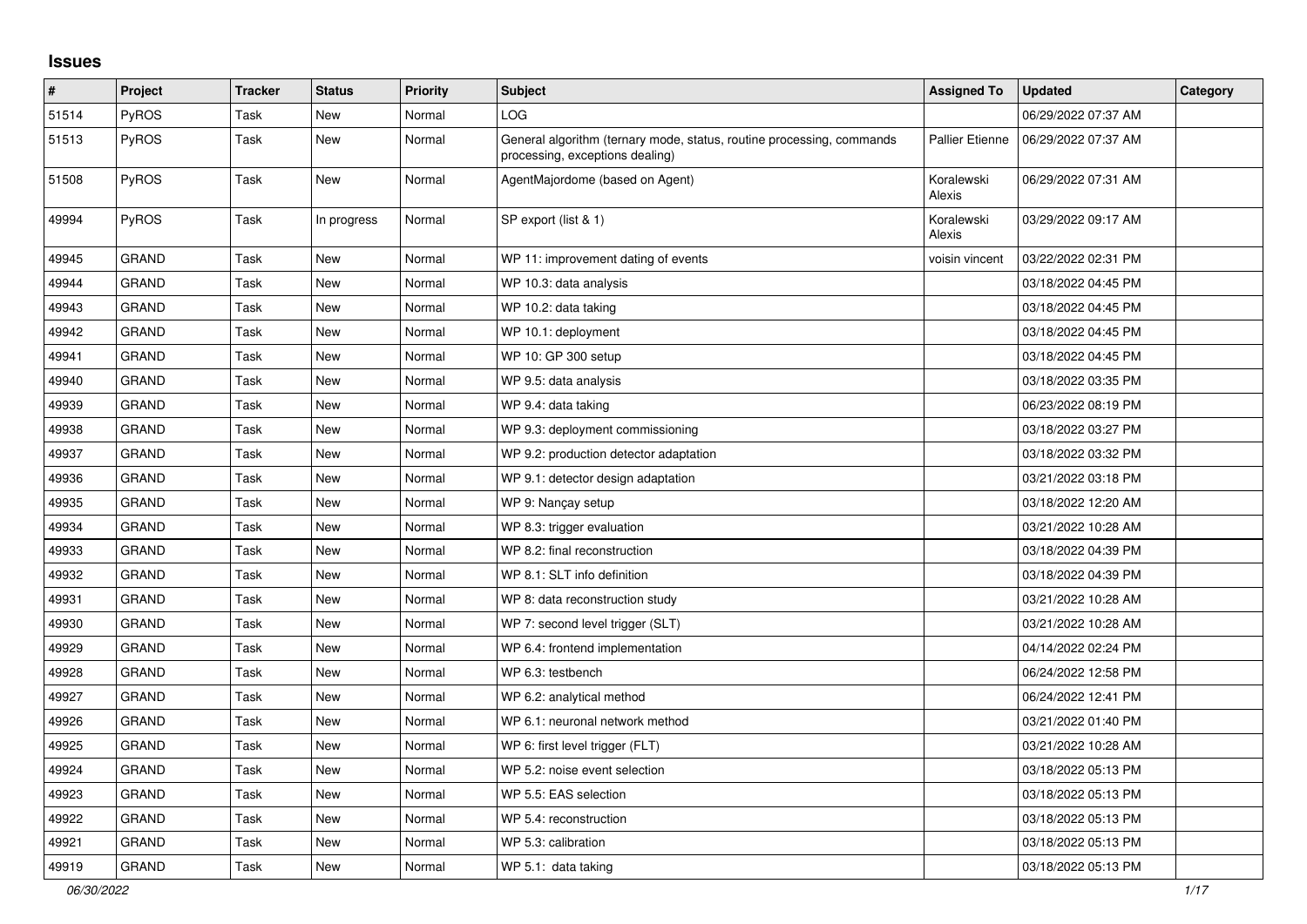| $\vert$ # | Project      | <b>Tracker</b> | <b>Status</b> | <b>Priority</b> | <b>Subject</b>                                                                 | <b>Assigned To</b>   | <b>Updated</b>      | Category |
|-----------|--------------|----------------|---------------|-----------------|--------------------------------------------------------------------------------|----------------------|---------------------|----------|
| 49918     | <b>GRAND</b> | Task           | <b>New</b>    | Normal          | WP 5: GP 13/100 experimental DB analysis                                       |                      | 03/18/2022 05:13 PM |          |
| 49917     | <b>GRAND</b> | Task           | New           | Normal          | WP 4.2: validation                                                             |                      | 03/18/2022 03:08 PM |          |
| 49916     | GRAND        | Task           | New           | Normal          | WP 4.1: production, storing & management                                       |                      | 03/18/2022 03:06 PM |          |
| 49915     | <b>GRAND</b> | Task           | New           | Normal          | WP 4: Creating GRAND simulation                                                |                      | 03/18/2022 12:20 AM |          |
| 49914     | <b>GRAND</b> | Task           | New           | Normal          | WP 3.4: code distribution, software env.                                       |                      | 06/24/2022 01:41 PM |          |
| 49912     | <b>GRAND</b> | Task           | New           | Normal          | WP 3.3: manage software infra : CI, quality, DB engine                         |                      | 03/18/2022 03:03 PM |          |
| 49911     | <b>GRAND</b> | Task           | <b>New</b>    | Normal          | WP 3.2: calibration monotoring DB                                              |                      | 03/18/2022 05:13 PM |          |
| 49910     | <b>GRAND</b> | Task           | New           | Normal          | WP 3.1: manage data event DB                                                   |                      | 06/24/2022 01:55 PM |          |
| 49909     | <b>GRAND</b> | Task           | New           | Normal          | WP 3: software infra and database                                              |                      | 06/24/2022 01:48 PM |          |
| 49908     | <b>GRAND</b> | Task           | New           | Normal          | WP 1.3 : LPNHE WP coordination                                                 | Martineau<br>Olivier | 03/20/2022 05:35 PM |          |
| 49906     | <b>GRAND</b> | Task           | New           | Normal          | WP 1.1: finance                                                                |                      | 03/18/2022 05:13 PM |          |
| 49905     | <b>GRAND</b> | Task           | New           | Normal          | WP 1: GRAND management                                                         |                      | 03/18/2022 05:13 PM |          |
| 49904     | <b>GRAND</b> | Task           | New           | Normal          | WP 2.9: detector monotoring                                                    |                      | 03/18/2022 05:13 PM |          |
| 49903     | <b>GRAND</b> | Task           | New           | Normal          | WP 2.8: detector calibration                                                   |                      | 03/18/2022 05:13 PM |          |
| 49902     | <b>GRAND</b> | Task           | New           | Normal          | WP 2.7: code quality and documentation                                         | Colley<br>Jean-Marc  | 03/18/2022 05:13 PM |          |
| 49901     | <b>GRAND</b> | Task           | <b>New</b>    | Normal          | WP 2.6: common tools                                                           |                      | 03/18/2022 05:13 PM |          |
| 49900     | <b>GRAND</b> | Task           | New           | Normal          | WP 2.5: reconstruction method                                                  |                      | 03/18/2022 02:57 PM |          |
| 49899     | <b>GRAND</b> | Task           | <b>New</b>    | Normal          | WP 2.4: antenna network simulation                                             |                      | 06/24/2022 02:48 PM |          |
| 49898     | <b>GRAND</b> | Task           | New           | Normal          | WP 2.3: unit detector modeling and coding                                      |                      | 06/24/2022 02:11 PM |          |
| 49897     | <b>GRAND</b> | Task           | New           | Normal          | WP 2.2: input output format fie                                                |                      | 03/18/2022 12:22 AM |          |
| 49896     | <b>GRAND</b> | Task           | New           | Normal          | WP 2.1: software architecture and optimization                                 |                      | 03/18/2022 05:13 PM |          |
| 49895     | <b>GRAND</b> | Task           | New           | Normal          | WP 2: GRANDLIB modelization and software                                       |                      | 06/24/2022 02:48 PM |          |
| 49890     | PyROS        | Task           | New           | Normal          | Global Start & Stop (safe)                                                     |                      | 03/16/2022 04:52 PM |          |
| 49889     | PyROS        | Task           | <b>New</b>    | Normal          | Backup                                                                         |                      | 03/16/2022 04:49 PM |          |
| 49888     | PyROS        | Task           | New           | Normal          | Firewall                                                                       |                      | 03/16/2022 04:48 PM |          |
| 49887     | PyROS        | Task           | New           | Normal          | Hardware                                                                       |                      | 03/16/2022 04:47 PM |          |
| 49886     | PyROS        | Task           | New           | Normal          | System watch (Nagios, )                                                        |                      | 03/16/2022 04:47 PM |          |
| 49885     | PyROS        | Task           | New           | Normal          | <b>Network</b>                                                                 |                      | 03/16/2022 04:46 PM |          |
| 49878     | PyROS        | Task           | New           | Normal          | SF02-SCP integration - Lancement auto de l'agent de gestion du SP<br>lifecycle |                      | 06/28/2022 10:04 PM |          |
| 49876     | PyROS        | Task           | New           | Normal          | Guitastro integration                                                          |                      | 03/16/2022 07:28 AM |          |
| 49875     | PyROS        | Task           | New           | Normal          | (classic) Installation Guitastro & dependencies                                |                      | 03/16/2022 07:27 AM |          |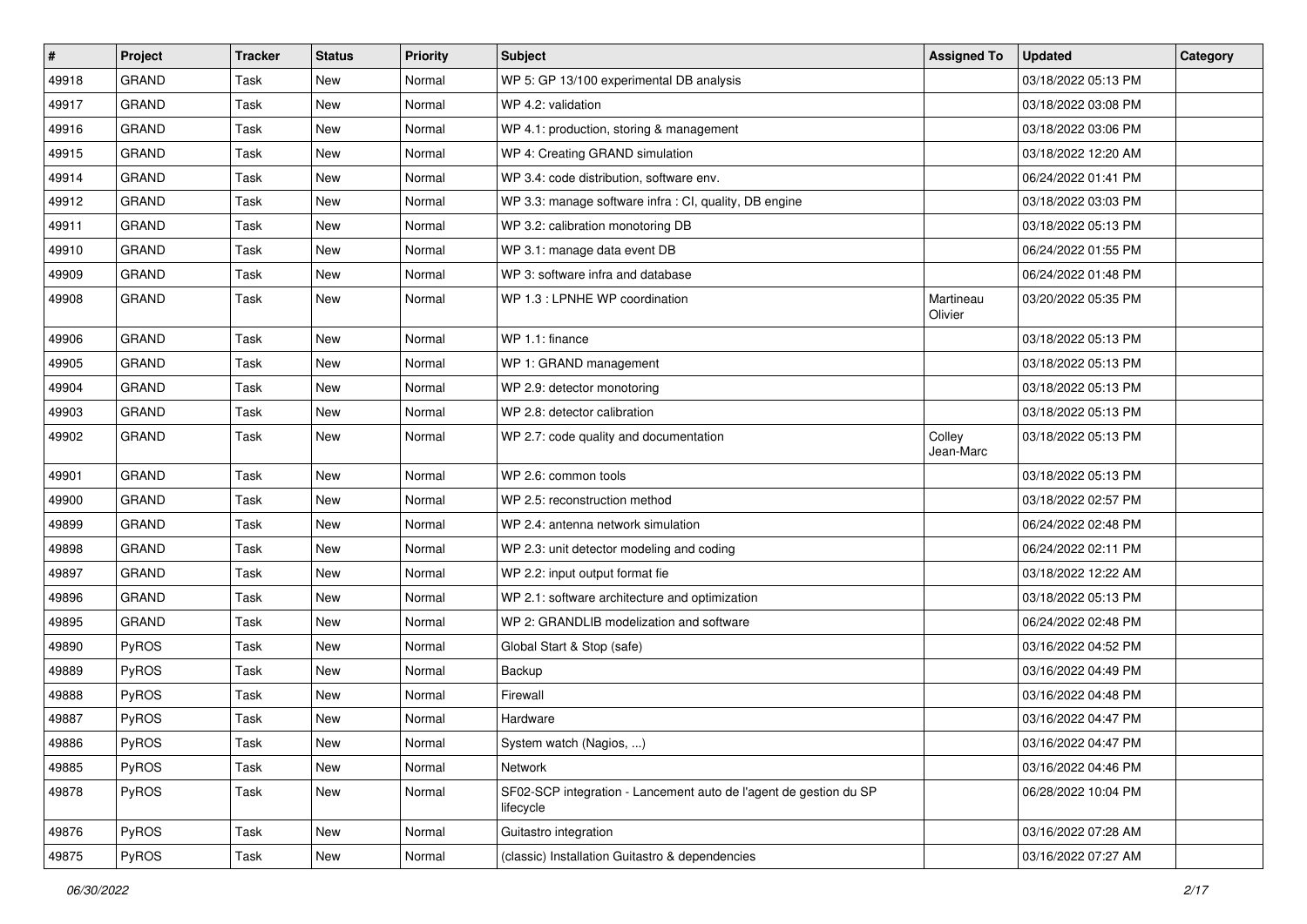| #     | Project | <b>Tracker</b> | <b>Status</b> | <b>Priority</b> | <b>Subject</b>                                                                           | <b>Assigned To</b>   | <b>Updated</b>      | Category |
|-------|---------|----------------|---------------|-----------------|------------------------------------------------------------------------------------------|----------------------|---------------------|----------|
| 49874 | PyROS   | Task           | <b>New</b>    | Normal          | (docker) Installation Guitastro & dependencies                                           |                      | 06/28/2022 10:11 PM |          |
| 49872 | PyROS   | Task           | New           | Normal          | Restauration de la config par défaut                                                     |                      | 03/15/2022 11:10 PM |          |
| 49871 | PyROS   | Task           | New           | Normal          | Config par défaut (à définir)                                                            |                      | 03/15/2022 11:11 PM |          |
| 49870 | PyROS   | Task           | New           | Normal          | Config générale : logo, pagination, couleurs, options générales, options par<br>feature, |                      | 03/15/2022 11:11 PM |          |
| 49546 | PyROS   | Task           | In progress   | Normal          | Documentation (pyros_api)                                                                | Koralewski<br>Alexis | 02/24/2022 02:33 PM |          |
| 49545 | PyROS   | Task           | In progress   | Normal          | Script development (pyros_api)                                                           | Koralewski<br>Alexis | 02/24/2022 02:33 PM |          |
| 49543 | PyROS   | Task           | New           | Normal          | Users View (list & 1)                                                                    |                      | 02/23/2022 06:06 PM |          |
| 49541 | PyROS   | Task           | New           | Normal          | API REST (website scripting via pyros_api.py script)                                     | Koralewski<br>Alexis | 06/29/2022 07:26 AM |          |
| 49478 | PyROS   | Task           | <b>New</b>    | Normal          | <b>Test</b>                                                                              | Koralewski<br>Alexis | 02/22/2022 12:25 PM |          |
| 49272 | PyROS   | Task           | In progress   | Normal          | <b>Tooltips</b>                                                                          | Koralewski<br>Alexis | 02/17/2022 01:59 PM |          |
| 49262 | PyROS   | Task           | In progress   | Normal          | Sequence Validation                                                                      |                      | 02/03/2022 02:50 PM |          |
| 49258 | PyROS   | Task           | In progress   | Normal          | from IMPORT (upload) Seq (from yaml file)                                                | Koralewski<br>Alexis | 02/23/2022 12:02 PM |          |
| 49253 | PyROS   | Task           | New           | Normal          | READ 1 & list                                                                            |                      | 02/21/2022 03:21 PM |          |
| 49252 | PyROS   | Task           | <b>New</b>    | Normal          | <b>WEB FORM</b>                                                                          |                      | 02/17/2022 01:59 PM |          |
| 49251 | PyROS   | Task           | New           | Normal          | Test                                                                                     | Koralewski<br>Alexis | 02/22/2022 02:59 PM |          |
| 49250 | PyROS   | Task           | <b>New</b>    | Normal          | <b>CREATE/UPDATE Sequence</b>                                                            |                      | 02/23/2022 12:02 PM |          |
| 49249 | PyROS   | Task           | In progress   | Normal          | General Menu for this feature                                                            |                      | 02/03/2022 09:39 AM |          |
| 49247 | PyROS   | Task           | New           | Normal          | State diagram (doc)                                                                      |                      | 02/03/2022 09:34 AM |          |
| 49246 | PyROS   | Task           | New           | Normal          | Sequence Lifecycle (status)                                                              |                      | 02/03/2022 09:34 AM |          |
| 49228 | PyROS   | Task           | In progress   | Normal          | Correction de l'orientation de l'image (est à gauche, nord en haut)                      | Klotz Alain          | 02/02/2022 02:56 PM |          |
| 49227 | PyROS   | Task           | <b>New</b>    | Normal          | Corrections cosmétiques (de pixels)                                                      | Klotz Alain          | 02/02/2022 02:19 PM |          |
| 49226 | PyROS   | Task           | In progress   | Normal          | Correction de l'image par le flat                                                        | Klotz Alain          | 02/02/2022 02:56 PM |          |
| 49225 | PyROS   | Task           | In progress   | Normal          | Correction de l'image par le dark (+ bias)                                               | Klotz Alain          | 02/02/2022 02:56 PM |          |
| 49224 | PyROS   | Task           | New           | Normal          | Choisir le bias, le flat, et le dark (en fn des metadata)                                | Klotz Alain          | 02/02/2022 02:19 PM |          |
| 49223 | PyROS   | Task           | In progress   | Normal          | Groupes                                                                                  | Klotz Alain          | 02/02/2022 02:38 PM |          |
| 49222 | PyROS   | Task           | In progress   | Normal          | Traitement d'un groupe d'images : début et fin de groupe                                 | Klotz Alain          | 02/02/2022 02:38 PM |          |
| 49221 | PyROS   | Task           | In progress   | Normal          | Recup metadata de l'image (dans la BD)                                                   | Klotz Alain          | 02/02/2022 02:38 PM |          |
| 49220 | PyROS   | Task           | In progress   | Normal          | Récup en-tête                                                                            | Klotz Alain          | 02/02/2022 02:38 PM |          |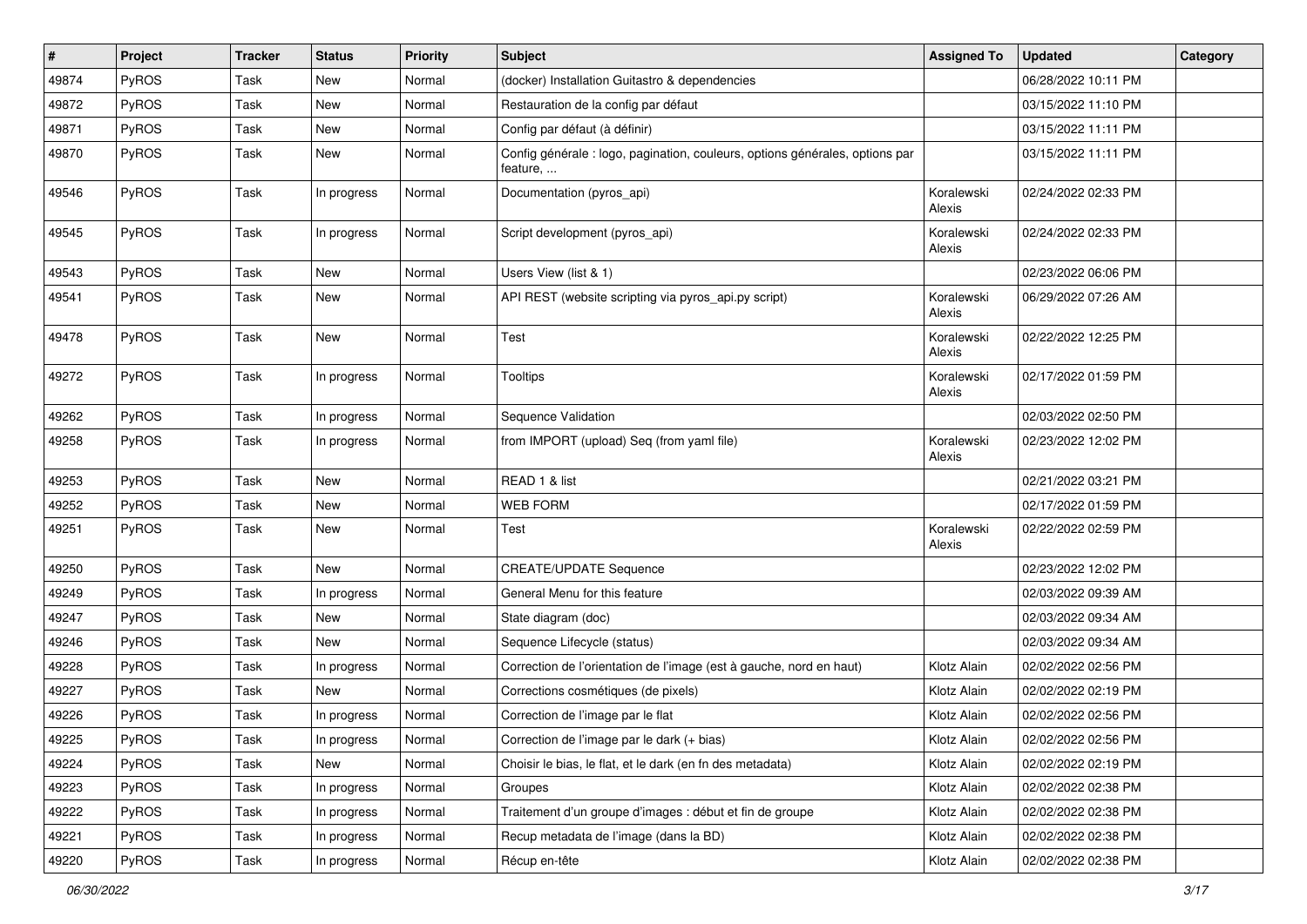| $\sharp$ | Project      | <b>Tracker</b> | <b>Status</b> | <b>Priority</b> | Subject                                                                                                                               | <b>Assigned To</b> | <b>Updated</b>      | Category |
|----------|--------------|----------------|---------------|-----------------|---------------------------------------------------------------------------------------------------------------------------------------|--------------------|---------------------|----------|
| 49219    | PyROS        | Task           | In progress   | Normal          | Nouvelle image                                                                                                                        | Klotz Alain        | 02/02/2022 02:38 PM |          |
| 49218    | PyROS        | Task           | In progress   | Normal          | Détection des nouvelles images produites (système asynchrone sur<br>l'acquisition)                                                    | Klotz Alain        | 02/02/2022 02:38 PM |          |
| 49217    | PyROS        | Task           | New           | Normal          | 5 - (L2) Critères de qualité d'image (+ json QUAL)                                                                                    | Klotz Alain        | 02/02/2022 02:37 PM |          |
| 49216    | PyROS        | Task           | New           | Normal          | 4 - (L1c) - Combinaison d'images                                                                                                      | Klotz Alain        | 02/02/2022 02:36 PM |          |
| 49215    | PyROS        | Task           | In progress   | Normal          | 3 - (L1b) - Reconnaissance du champ (lien entre pixels et coord célestes)<br>+ json CATA)                                             | Klotz Alain        | 02/02/2022 02:36 PM |          |
| 49214    | PyROS        | Task           | In progress   | Normal          | 2 - (L1a) - Pré-traitement de chaque image (dans l'ordre) (fits RAW => fits<br>CAL)                                                   | Klotz Alain        | 02/02/2022 02:42 PM |          |
| 49213    | PyROS        | Task           | In progress   | Normal          | 1 - (L0) - Récupération et organisation des images L0 (RAW fits)                                                                      | Klotz Alain        | 02/02/2022 02:42 PM |          |
| 49210    | <b>PyROS</b> | Task           | New           | Normal          | <b>CONFIGURATION GENERALE</b>                                                                                                         |                    | 03/15/2022 11:11 PM |          |
| 49162    | PyROS        | Task           | New           | Normal          | Check sequence validity                                                                                                               | Klotz Alain        | 02/03/2022 10:23 AM |          |
| 49157    | PyROS        | Task           | New           | Normal          | Super Super Agent qui surveille l'ensemble des super agents sur chaque<br>noeud $(?)$                                                 |                    | 01/31/2022 12:12 PM |          |
| 49156    | PyROS        | Task           | New           | Normal          | Super Agent qui démarre et stoppe les autres agents, et surveille leur<br>bonne santé (les relance si besoin) => sur chaque noeud (?) |                    | 01/31/2022 12:12 PM |          |
| 49155    | PyROS        | Task           | New           | Normal          | Architecture décentralisée en plusieurs noeuds (communication via BD)                                                                 |                    | 01/31/2022 12:09 PM |          |
| 49152    | PyROS        | Task           | New           | Normal          | RUN/EXEC - Start & Stop software (et Agents)                                                                                          |                    | 05/24/2022 02:55 PM |          |
| 49151    | PyROS        | Task           | New           | Normal          | Script central (pyros.py)                                                                                                             |                    | 01/31/2022 11:36 AM |          |
| 49149    | PyROS        | Task           | New           | High            | SCRIPT RUN (PYROS/pyros.py) (uniquement pour la partie execution)                                                                     |                    | 05/24/2022 02:55 PM |          |
| 49137    | PyROS        | Task           | New           | Normal          | Integration Guitastro lib                                                                                                             | Klotz Alain        | 02/02/2022 03:27 PM |          |
| 49136    | PyROS        | Task           | New           | Normal          | GF03-INFRA - Logging integration (general logs & agents)                                                                              |                    | 06/29/2022 07:25 AM |          |
| 49135    | PyROS        | Task           | New           | Normal          | SF15-SST integration (agents, start, stop, commands)                                                                                  |                    | 06/29/2022 07:23 AM |          |
| 49134    | PyROS        | Task           | New           | Normal          | SF14-OBC integration                                                                                                                  |                    | 01/29/2022 12:52 AM |          |
| 49133    | PyROS        | Task           | New           | Normal          | SF13-IAF integration                                                                                                                  |                    | 01/29/2022 12:47 AM |          |
| 49132    | PyROS        | Task           | New           | Normal          | SF12-IAN integration                                                                                                                  |                    | 01/29/2022 12:48 AM |          |
| 49131    | <b>PyROS</b> | Task           | New           | Normal          | SF11-IPC integration                                                                                                                  |                    | 01/29/2022 12:46 AM |          |
| 49130    | PyROS        | Task           | New           | Normal          | SF10-CAL integration                                                                                                                  |                    | 01/29/2022 12:46 AM |          |
| 49129    | PyROS        | Task           | New           | Normal          | SF09-CMC integration                                                                                                                  |                    | 01/29/2022 12:46 AM |          |
| 49128    | PyROS        | Task           | New           | Normal          | SF08-EXE integration                                                                                                                  |                    | 01/29/2022 12:45 AM |          |
| 49127    | PyROS        | Task           | New           | Normal          | SF07-PLN integration                                                                                                                  |                    | 01/29/2022 12:45 AM |          |
| 49126    | PyROS        | Task           | New           | Normal          | SF06-ALR integration                                                                                                                  |                    | 01/29/2022 12:45 AM |          |
| 49125    | PyROS        | Task           | New           | Normal          | SF05-SEQ integration                                                                                                                  |                    | 03/15/2022 11:03 PM |          |
| 49124    | PyROS        | Task           | New           | Normal          | SF04-SPV integration (AgentMajordome)                                                                                                 |                    | 06/29/2022 07:21 AM |          |
| 49123    | PyROS        | Task           | New           | Normal          | SF03-ENV integration                                                                                                                  |                    | 06/29/2022 07:20 AM |          |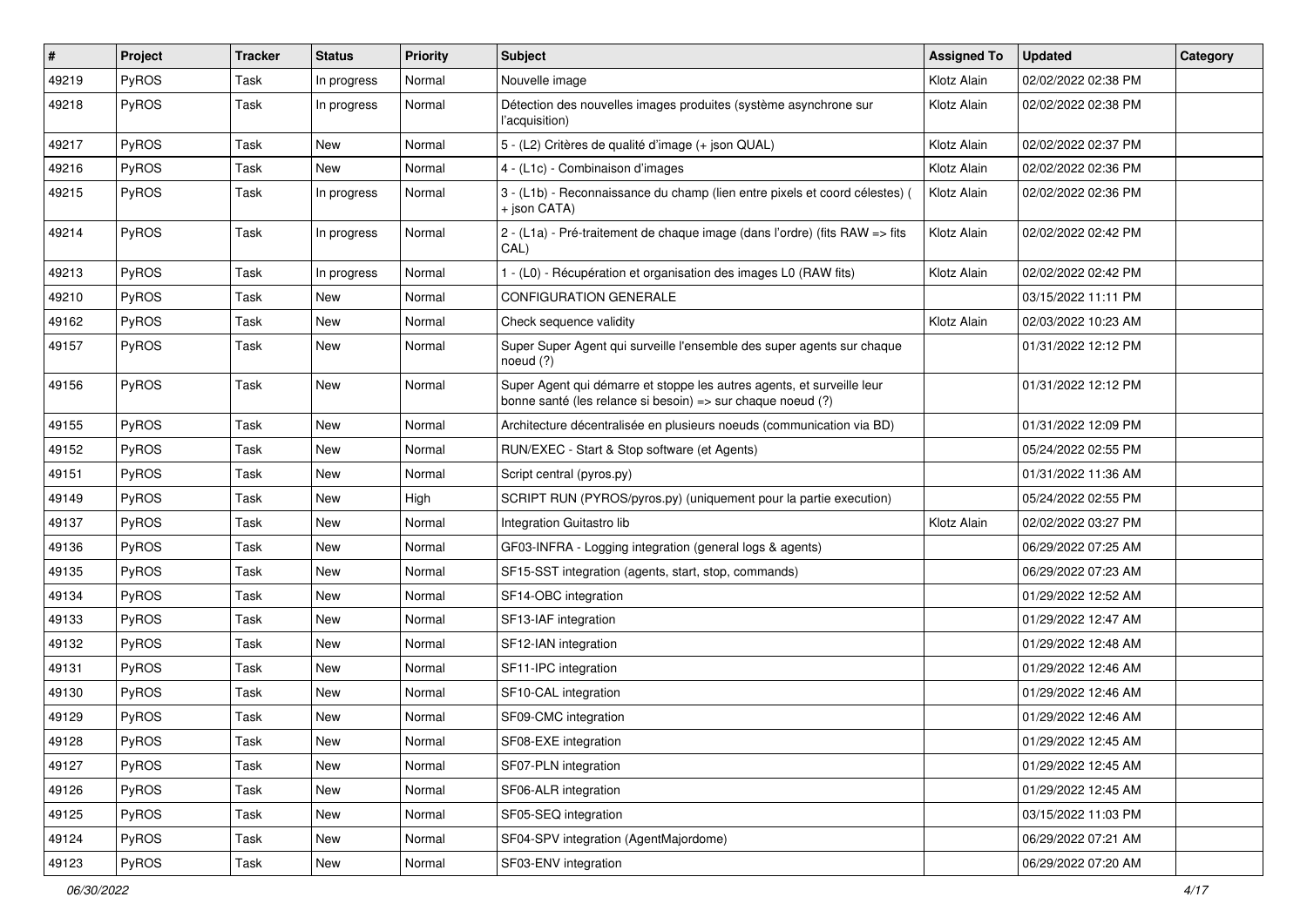| $\vert$ # | Project      | <b>Tracker</b> | <b>Status</b> | <b>Priority</b> | Subject                                                                                    | <b>Assigned To</b>     | <b>Updated</b>      | Category |
|-----------|--------------|----------------|---------------|-----------------|--------------------------------------------------------------------------------------------|------------------------|---------------------|----------|
| 49122     | PyROS        | Task           | New           | Normal          | SF02-SCP integration                                                                       |                        | 01/29/2022 12:50 AM |          |
| 49121     | PyROS        | Task           | <b>New</b>    | Normal          | SF01-USR integration                                                                       |                        | 01/29/2022 12:50 AM |          |
| 49120     | PyROS        | Task           | New           | Normal          | General Design (structure, design, responsive, CSS)                                        |                        | 06/29/2022 07:18 AM |          |
| 48784     | <b>XLDP</b>  | <b>Bug</b>     | <b>New</b>    | Normal          | Jobs en erreurs depuis le 19/01 19h30                                                      |                        | 01/20/2022 10:12 AM |          |
| 48758     | LabInvent    | Task           | <b>New</b>    | Immediate       | Modifs demandées par C. Feugeade le 18/1/22                                                | <b>Pallier Etienne</b> | 01/19/2022 04:22 PM |          |
| 48757     | LabInvent    | Feature        | New           | Immediate       | *** F - DIVERS TODO (à dispatcher)                                                         | <b>Pallier Etienne</b> | 01/19/2022 04:12 PM |          |
| 48307     | PyROS        | Task           | <b>New</b>    | Normal          | Send, Receive, and Process Commands (Agent <= > Agent)                                     |                        | 06/29/2022 07:33 AM |          |
| 48290     | PyROS        | Task           | <b>New</b>    | Normal          | Auto mode                                                                                  |                        | 12/14/2021 12:35 PM |          |
| 48289     | PyROS        | Task           | New           | Normal          | Entity (AgentDevice class)                                                                 |                        | 12/14/2021 12:32 PM |          |
| 48288     | PyROS        | Task           | New           | Normal          | Entity (DeviceController class)                                                            |                        | 12/14/2021 12:31 PM |          |
| 48285     | <b>PyROS</b> | Task           | New           | Normal          | Lancement auto et gestion du DeviceController associé                                      |                        | 12/14/2021 12:22 PM |          |
| 48284     | PyROS        | Task           | New           | Normal          | Lancement auto et gestion des Components associés (qui sont aussi des<br>DeviceController) |                        | 12/14/2021 12:20 PM |          |
| 48279     | <b>PyROS</b> | Task           | New           | Normal          | General LOGGING (fichiers texte, écran en mode debug)                                      |                        | 03/16/2022 04:45 PM |          |
| 48278     | PyROS        | Task           | <b>New</b>    | High            | AGENT général (dont dépendent tous les agents et AgentDevices)                             |                        | 06/29/2022 07:37 AM |          |
| 48276     | PyROS        | Task           | New           | Normal          | Scripts d'installation docker                                                              |                        | 12/14/2021 11:44 AM |          |
| 48275     | PyROS        | Task           | New           | Normal          | version PROD TNC Nouvelle Calédonie - instance docker de production sur<br>site final      |                        | 12/14/2021 11:42 AM |          |
| 48274     | PyROS        | Task           | New           | Normal          | version TEST TNC France - instance docker de test en France                                |                        | 12/14/2021 11:42 AM |          |
| 48273     | PyROS        | Task           | <b>New</b>    | Normal          | version DEV guitalens - instance docker sur serveur guitalens                              |                        | 12/14/2021 11:46 AM |          |
| 48271     | PyROS        | Task           | <b>New</b>    | High            | CLASSIC installation (with venv)                                                           |                        | 03/16/2022 07:27 AM |          |
| 48270     | PyROS        | Task           | New           | Normal          | SCRIPT INSTALL/UPDATE (PYROS/pyros.py) (uniquement pour la partie<br>install & update)     |                        | 02/23/2022 05:57 PM |          |
| 48259     | PyROS        | Task           | In progress   | Normal          | EXPORT (Download) as a text file (YAML)                                                    | Koralewski<br>Alexis   | 02/23/2022 10:45 AM |          |
| 48250     | PyROS        | Task           | In progress   | Normal          | <b>DELETE</b>                                                                              | Koralewski<br>Alexis   | 02/21/2022 03:38 PM |          |
| 48223     | LabInvent    | Task           | <b>New</b>    | Normal          | instance perso (docker)                                                                    |                        | 12/13/2021 11:08 AM |          |
| 48222     | LabInvent    | Task           | <b>New</b>    | Normal          | (NEW func) Gérer Suivi d'un User                                                           |                        | 12/13/2021 10:39 AM |          |
| 48005     | LabInvent    | Task           | New           | Normal          | <b>Bugfix toutes les Deprecated Errors</b>                                                 |                        | 12/06/2021 02:37 PM |          |
| 47966     | LabInvent    | Task           | New           | Normal          | Ajouter test Commande (avec devis joint)                                                   |                        | 11/30/2021 04:17 PM |          |
| 47962     | LabInvent    | Task           | New           | Urgent          | (IRAP only) re-install inventirap avec php7                                                |                        | 11/30/2021 03:17 PM |          |
| 47960     | LabInvent    | Task           | New           | Immediate       | <b>CHAMPS</b>                                                                              |                        | 01/19/2022 03:51 PM |          |
| 47959     | LabInvent    | Task           | New           | Normal          | *** F - ENTITY - Fournisseurs                                                              |                        | 11/30/2021 12:57 PM |          |
| 47958     | LabInvent    | Task           | New           | Normal          | delete (generic)                                                                           |                        | 11/30/2021 12:47 PM |          |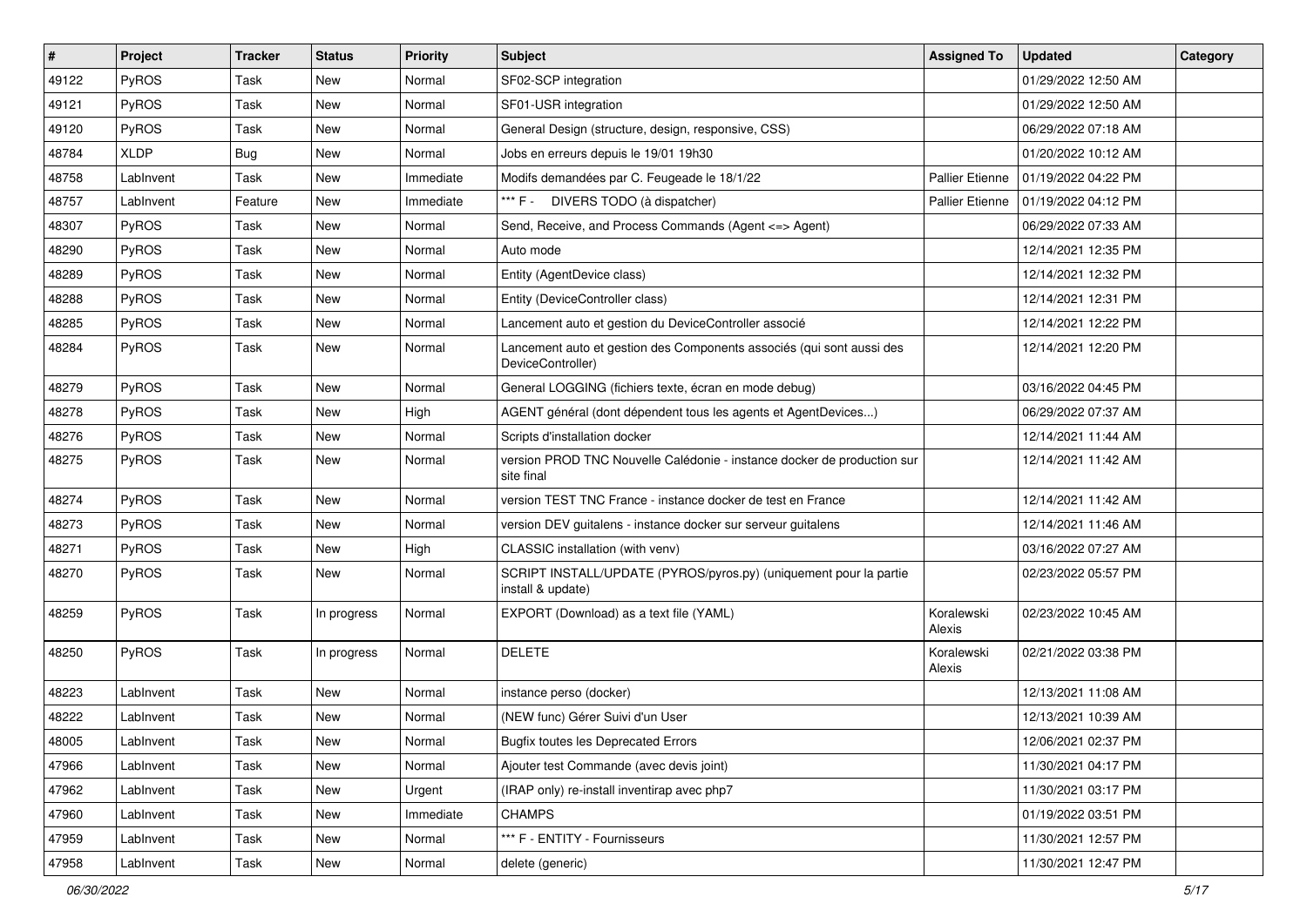| #     | Project   | <b>Tracker</b> | <b>Status</b> | <b>Priority</b> | Subject                                                                                                        | <b>Assigned To</b> | <b>Updated</b>      | Category |
|-------|-----------|----------------|---------------|-----------------|----------------------------------------------------------------------------------------------------------------|--------------------|---------------------|----------|
| 47957 | LabInvent | Feature        | <b>New</b>    | Normal          | *** F - ENTITY - Les GROUPES (de User ou Materiel) : Thématique, Métier,<br>Projet, Site (+ Pole ou Service ?) |                    | 12/13/2021 11:12 AM |          |
| 47954 | LabInvent | Task           | <b>New</b>    | Normal          | 1 - CREATED                                                                                                    |                    | 11/30/2021 01:27 PM |          |
| 47953 | LabInvent | Task           | New           | Normal          | 2a - TOBEORDERED (optionnel)                                                                                   |                    | 11/30/2021 01:27 PM |          |
| 47952 | LabInvent | Task           | <b>New</b>    | High            | Ecran d'accueil à restructurer                                                                                 |                    | 11/30/2021 03:43 PM |          |
| 47951 | LabInvent | Feature        | New           | Normal          | *** F - Etiquettes & Imprimantes                                                                               |                    | 11/30/2021 01:42 PM |          |
| 47950 | LabInvent | Task           | New           | Normal          | DB complète à mettre à jour                                                                                    |                    | 11/30/2021 12:26 PM |          |
| 47947 | LabInvent | Task           | New           | High            | docker only                                                                                                    |                    | 12/13/2021 11:07 AM |          |
| 47946 | LabInvent | Task           | New           | Normal          | classic only                                                                                                   |                    | 12/03/2021 09:50 AM |          |
| 47945 | LabInvent | Task           | New           | Normal          | <b>ALL</b>                                                                                                     |                    | 11/30/2021 12:23 PM |          |
| 47942 | LabInvent | Task           | New           | High            | index (generic)                                                                                                |                    | 11/30/2021 03:48 PM |          |
| 47937 | LabInvent | Task           | New           | High            | Read (index & view) (generic ?)                                                                                |                    | 11/30/2021 03:48 PM |          |
| 47936 | LabInvent | Task           | New           | High            | 3-4 - TBO & ARCHIVED                                                                                           |                    | 11/30/2021 03:43 PM |          |
| 47935 | LabInvent | Task           | New           | Normal          | 2b - VALIDATED                                                                                                 |                    | 11/30/2021 01:27 PM |          |
| 47934 | LabInvent | Task           | New           | High            | LIFECYCLE (Status) : CREATED => (TBO) => VALIDATED => TBA =><br><b>ARCHIVED</b>                                |                    | 11/30/2021 03:43 PM |          |
| 47932 | LabInvent | Feature        | New           | Normal          | *** F - DOC (documentation)                                                                                    |                    | 11/30/2021 01:10 PM |          |
| 47930 | LabInvent | Task           | New           | Normal          | *** F - ENTITY - QrCode                                                                                        |                    | 11/30/2021 01:26 PM |          |
| 47927 | LabInvent | Task           | New           | High            | A gérer via fichier conf YAML                                                                                  |                    | 11/30/2021 03:47 PM |          |
| 47926 | LabInvent | Task           | <b>New</b>    | High            | Instance DEMO docker - à installer sur hyp2 puis sur VM pweb3                                                  |                    | 12/13/2021 11:07 AM |          |
| 47925 | LabInvent | Task           | New           | Normal          | (après cakephp v4) Passer à Php 8                                                                              |                    | 11/30/2021 11:48 AM |          |
| 47924 | LabInvent | Task           | New           | Normal          | (après 3.9) Passer à v4                                                                                        |                    | 11/30/2021 11:48 AM |          |
| 47922 | LabInvent | Task           | New           | Immediate       | Passer directement à v3.LAST (3.10.1)                                                                          |                    | 12/02/2021 04:45 PM |          |
| 47921 | LabInvent | Feature        | New           | Immediate       | *** F - Framework CakePhp                                                                                      |                    | 12/02/2021 04:45 PM |          |
| 47914 | LabInvent | Task           | New           | High            | index (generic)                                                                                                |                    | 11/30/2021 03:50 PM |          |
| 47913 | LabInvent | Task           | New           | Normal          | ROLES (profils)                                                                                                |                    | 11/30/2021 01:39 PM |          |
| 47912 | LabInvent | Task           | New           | High            | (VUE) Elements et Helper                                                                                       |                    | 11/30/2021 03:51 PM |          |
| 47911 | LabInvent | Task           | New           | Normal          | Create/Update (add_edit generic)                                                                               |                    | 11/30/2021 11:04 AM |          |
| 47907 | LabInvent | Task           | New           | Normal          | *** F - Config YAML (champs materiels) : champs obligatoires,<br>recommandés, ou readonly                      |                    | 11/30/2021 01:25 PM |          |
| 47906 | LabInvent | Task           | New           | Urgent          | Champs virtuels                                                                                                |                    | 11/30/2021 03:50 PM |          |
| 47905 | LabInvent | Task           | New           | Urgent          | Read (index & view) (generic)                                                                                  |                    | 12/01/2021 11:21 AM |          |
| 47903 | LabInvent | Task           | New           | Urgent          | Rappels automatiques pour les suivis récurrents (périodiques)                                                  |                    | 12/01/2021 11:17 AM |          |
| 47901 | LabInvent | Task           | New           | Urgent          | Read (view & index)                                                                                            |                    | 12/01/2021 11:17 AM |          |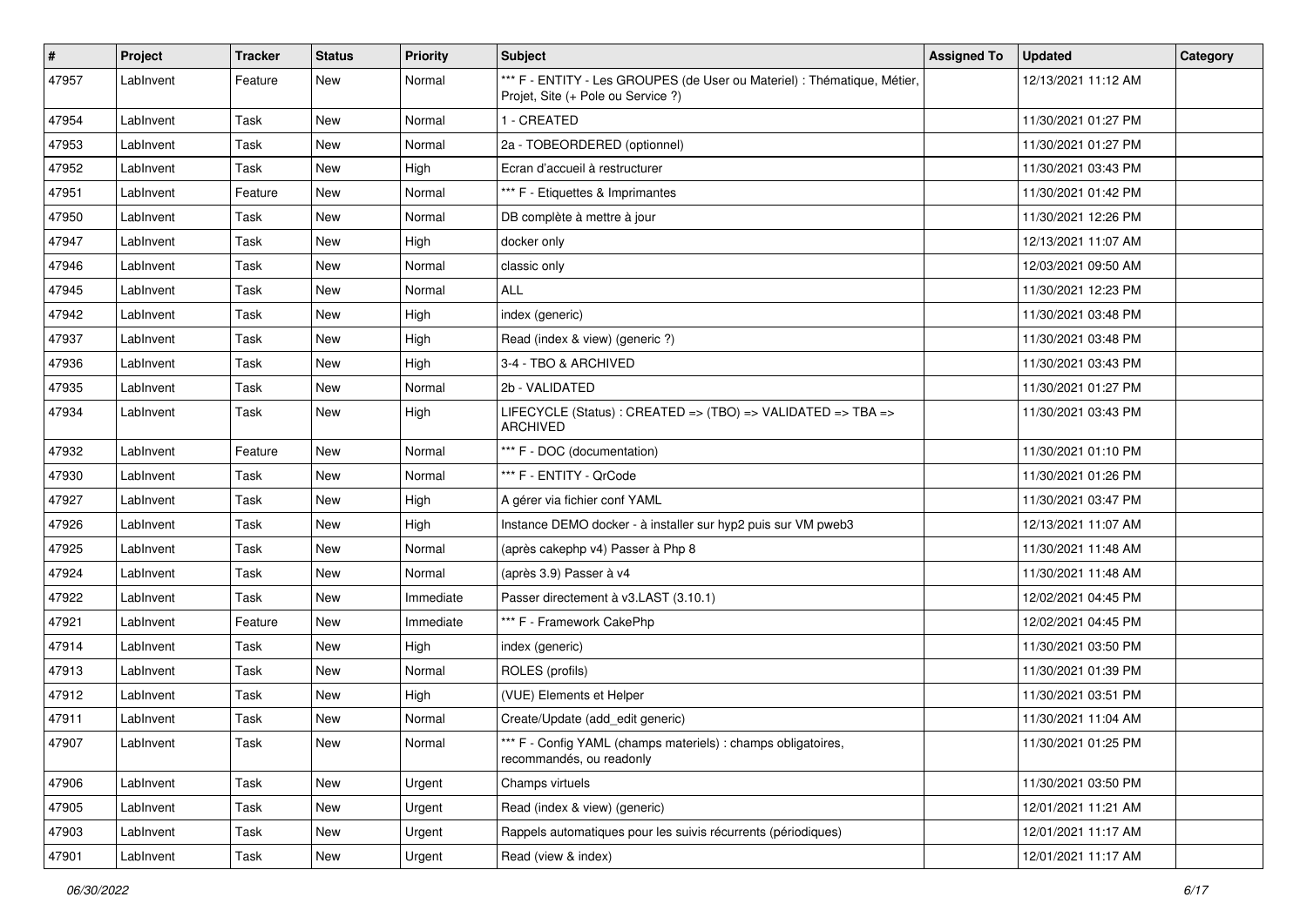| #     | Project   | <b>Tracker</b> | <b>Status</b> | <b>Priority</b> | Subject                                                                     | <b>Assigned To</b> | <b>Updated</b>      | Category |
|-------|-----------|----------------|---------------|-----------------|-----------------------------------------------------------------------------|--------------------|---------------------|----------|
| 47899 | LabInvent | Task           | New           | Urgent          | view (generic)                                                              |                    | 12/01/2021 11:21 AM |          |
| 47897 | LabInvent | Task           | New           | High            | *** F - Stats (Users)                                                       |                    | 11/30/2021 03:48 PM |          |
| 47895 | LabInvent | Feature        | New           | Normal          | *** F - ENTITY - Documents attachés (à Materiel ou Suivi)                   |                    | 12/13/2021 11:09 AM |          |
| 47893 | LabInvent | Task           | New           | Normal          | Views                                                                       |                    | 11/30/2021 01:21 PM |          |
| 47890 | LabInvent | Task           | New           | High            | Commander (demande achat)                                                   |                    | 01/19/2022 03:48 PM |          |
| 47889 | LabInvent | Task           | New           | Normal          | Changer statut - setStatusTo*()                                             |                    | 11/30/2021 01:19 PM |          |
| 47886 | LabInvent | Task           | <b>New</b>    | Urgent          | Notifications                                                               |                    | 11/30/2021 03:45 PM |          |
| 47885 | LabInvent | Task           | New           | Normal          | filtrage (voir formulaire index)                                            |                    | 11/30/2021 01:30 PM |          |
| 47884 | LabInvent | Task           | New           | High            | partitionnement par Site (besoin IP2I/LMA)                                  |                    | 11/30/2021 03:43 PM |          |
| 47883 | LabInvent | Task           | New           | Normal          | formulaire de recherche multi-critères                                      |                    | 11/30/2021 01:30 PM |          |
| 47882 | LabInvent | Task           | New           | High            | Delete - delete                                                             |                    | 11/30/2021 03:42 PM |          |
| 47881 | LabInvent | Task           | New           | High            | Read - view                                                                 |                    | 11/30/2021 03:42 PM |          |
| 47880 | LabInvent | Task           | New           | Normal          | Read - index                                                                |                    | 11/30/2021 01:16 PM |          |
| 47879 | LabInvent | Task           | New           | High            | Create/Update - add edit                                                    |                    | 11/30/2021 03:42 PM |          |
| 47878 | LabInvent | Task           | New           | High            | Autres                                                                      |                    | 11/30/2021 03:44 PM |          |
| 47877 | LabInvent | Task           | New           | High            | find (search)                                                               |                    | 11/30/2021 03:43 PM |          |
| 47876 | LabInvent | Task           | New           | High            | CRUD                                                                        |                    | 11/30/2021 03:42 PM |          |
| 47875 | LabInvent | Feature        | New           | Urgent          | *** F - ENTITY GÉNÉRIQUE - Actions & Vues génériques (&<br>Refactorisation) |                    | 12/01/2021 11:21 AM |          |
| 47874 | LabInvent | Task           | New           | Urgent          | <b>Stats</b>                                                                |                    | 11/30/2021 03:44 PM |          |
| 47873 | LabInvent | Task           | New           | Normal          | Model (Entity & Table)                                                      |                    | 12/01/2021 09:37 AM |          |
| 47872 | LabInvent | Task           | New           | High            | Actions & Vues                                                              |                    | 11/30/2021 03:42 PM |          |
| 47871 | LabInvent | Task           | New           | Normal          | Autorisations                                                               |                    | 11/30/2021 01:29 PM |          |
| 47870 | LabInvent | Task           | New           | Normal          | Tests (Materiels)                                                           |                    | 11/30/2021 03:38 PM |          |
| 47869 | LabInvent | Feature        | New           | Normal          | *** F - Tests                                                               |                    | 12/06/2021 02:28 PM |          |
| 47868 | LabInvent | Task           | New           | Normal          | *** F - Super Entité (AppController, AppTable)                              |                    | 11/30/2021 01:34 PM |          |
| 47867 | LabInvent | Task           | New           | High            | *** F - Autorisations (Users)                                               |                    | 11/30/2021 03:47 PM |          |
| 47866 | LabInvent | Feature        | New           | Urgent          | *** F - Installation                                                        |                    | 12/13/2021 11:08 AM |          |
| 47865 | LabInvent | Feature        | New           | Normal          | *** F - Configuration générale                                              |                    | 12/13/2021 11:06 AM |          |
| 47864 | LabInvent | Feature        | New           | Normal          | *** F - ENTITY - Autres                                                     |                    | 11/30/2021 12:57 PM |          |
| 47863 | LabInvent | Feature        | New           | High            | *** F - ENTITY - Users                                                      |                    | 11/30/2021 03:43 PM |          |
| 47862 | LabInvent | Feature        | New           | Normal          | *** F - ENTITY - Prets (de Materiel)                                        |                    | 12/13/2021 11:10 AM |          |
| 47861 | LabInvent | Feature        | New           | Urgent          | *** F - ENTITY - Suivis (de Materiel ou User)                               |                    | 12/13/2021 11:10 AM |          |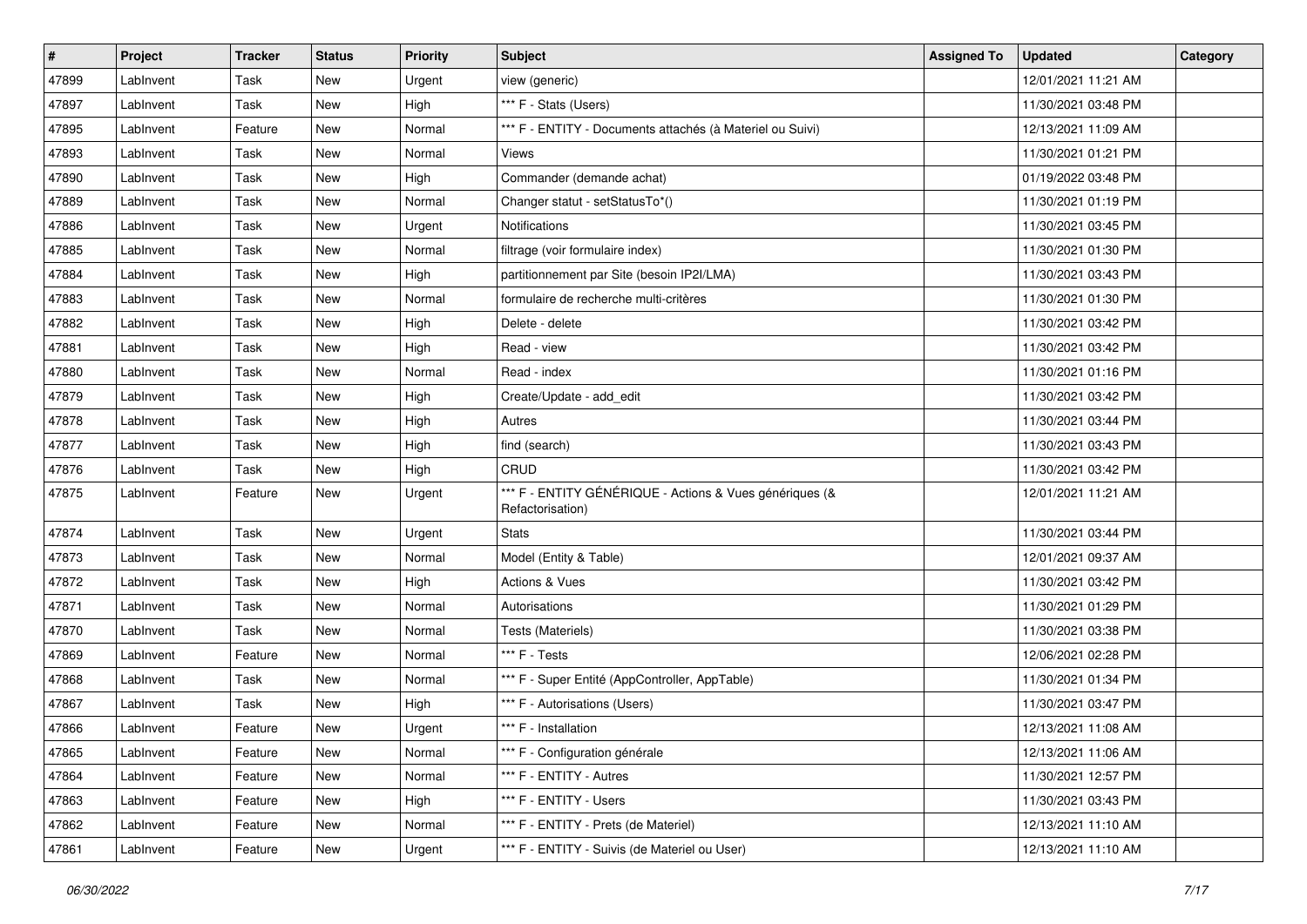| #     | Project      | <b>Tracker</b> | <b>Status</b> | Priority  | Subject                                                       | <b>Assigned To</b> | <b>Updated</b>      | Category |
|-------|--------------|----------------|---------------|-----------|---------------------------------------------------------------|--------------------|---------------------|----------|
| 47860 | LabInvent    | Feature        | New           | Immediate | *** F - ENTITY - Materiels                                    |                    | 01/19/2022 03:51 PM |          |
| 47447 | PyROS        | Task           | New           | Normal    | (F05) ACTIONS (CRUD), VIEWS, and AUTHORIZATIONS               |                    | 02/23/2022 10:45 AM |          |
| 47446 | <b>PyROS</b> | Task           | New           | Normal    | <b>DOSSIER SSI</b>                                            |                    | 10/11/2021 11:32 AM |          |
| 47445 | PyROS        | Task           | New           | Normal    | CAHIER DE RECETTE (NC)                                        |                    | 10/11/2021 11:31 AM |          |
| 47444 | PyROS        | Task           | New           | Normal    | MANUELS UTILISATION, INSTALLATION, ET MAINTENANCE             |                    | 10/11/2021 11:31 AM |          |
| 47443 | PyROS        | Task           | New           | Normal    | RAPPORT DES TESTS & VALIDATIONS (application du plan de test) |                    | 10/11/2021 11:31 AM |          |
| 47442 | PyROS        | Task           | <b>New</b>    | Normal    | PLAN DE TESTS ET DE VALIDATIONS                               |                    | 10/11/2021 11:33 AM |          |
| 47441 | PyROS        | Task           | New           | Normal    | DOSSIER DE DÉFINITION                                         |                    | 10/11/2021 11:32 AM |          |
| 47440 | PyROS        | Task           | New           | Normal    | <b>LIVRABLES</b>                                              |                    | 10/11/2021 11:29 AM |          |
| 47439 | PyROS        | Task           | New           | Normal    | PA et PK CNES                                                 |                    | 01/31/2022 11:29 AM |          |
| 47438 | <b>PyROS</b> | Task           | New           | Normal    | PK5 (2023-06) - Doc LIVRABLES (et Présentations)              |                    | 10/11/2021 11:26 AM |          |
| 47437 | PyROS        | Task           | <b>New</b>    | Normal    | PA4.1 (2023-05) - Présentations et Rapport Avancement         |                    | 10/11/2021 11:25 AM |          |
| 47436 | PyROS        | Task           | New           | Normal    | PK4 (2023-02) - Doc LIVRABLES (et Présentations)              |                    | 10/11/2021 11:23 AM |          |
| 47435 | PyROS        | Task           | New           | Normal    | PA3.2 (2023-02) - Présentations et Rapport Avancement         |                    | 10/11/2021 11:22 AM |          |
| 47433 | PyROS        | Task           | New           | Normal    | PA3.1 (2023-01) - Présentations et Rapport Avancement         |                    | 10/11/2021 11:22 AM |          |
| 47432 | <b>PyROS</b> | Task           | New           | Normal    | PK3 (2023-01) - Doc LIVRABLES (et Présentations)              |                    | 10/11/2021 11:20 AM |          |
| 47431 | PyROS        | Task           | New           | Normal    | PA2.2 (2022-10) - Présentations et Rapport Avancement         |                    | 10/11/2021 11:19 AM |          |
| 47430 | PyROS        | Task           | New           | Normal    | PA2.1 (2022-08) - Présentations et Rapport Avancement         |                    | 10/11/2021 11:18 AM |          |
| 47428 | PyROS        | Task           | New           | Normal    | PK2 (2022-06) - Présentations + RA + Doc LIVRABLES            |                    | 01/31/2022 11:34 AM |          |
| 47419 | PyROS        | Task           | New           | Normal    | F16 FUNCTIONAL Tests                                          |                    | 10/11/2021 10:11 AM |          |
| 47418 | PyROS        | Task           | New           | Normal    | F15 FUNCTIONAL Tests                                          |                    | 10/11/2021 10:11 AM |          |
| 47416 | PyROS        | Task           | New           | Normal    | F13 FUNCTIONAL Tests                                          |                    | 10/11/2021 10:11 AM |          |
| 47415 | PyROS        | Task           | New           | Normal    | F12 FUNCTIONAL Tests                                          |                    | 10/11/2021 10:11 AM |          |
| 47414 | PyROS        | Task           | New           | Normal    | F11 FUNCTIONAL Tests                                          |                    | 10/11/2021 10:10 AM |          |
| 47413 | PyROS        | Task           | <b>New</b>    | Normal    | F10 FUNCTIONAL Tests                                          |                    | 10/11/2021 10:10 AM |          |
| 47412 | PyROS        | Task           | In progress   | Normal    | F09 Tests                                                     |                    | 10/12/2021 03:01 PM |          |
| 47411 | PyROS        | Task           | New           | Normal    | <b>F08 FUNCTIONAL Tests</b>                                   |                    | 10/11/2021 10:10 AM |          |
| 47410 | PyROS        | Task           | New           | Normal    | F07 FUNCTIONAL Tests                                          |                    | 10/11/2021 10:10 AM |          |
| 47409 | PyROS        | Task           | New           | Normal    | F06 FUNCTIONAL Tests                                          |                    | 10/11/2021 10:10 AM |          |
| 47408 | PyROS        | Task           | In progress   | Normal    | F05 Tests                                                     |                    | 10/12/2021 03:00 PM |          |
| 47407 | PyROS        | Task           | In progress   | Normal    | F04 Tests                                                     |                    | 10/12/2021 03:00 PM |          |
| 47406 | PyROS        | Task           | In progress   | Normal    | F03 Tests                                                     |                    | 10/12/2021 03:00 PM |          |
| 47405 | PyROS        | Task           | In progress   | Normal    | F02 Tests                                                     |                    | 10/12/2021 02:59 PM |          |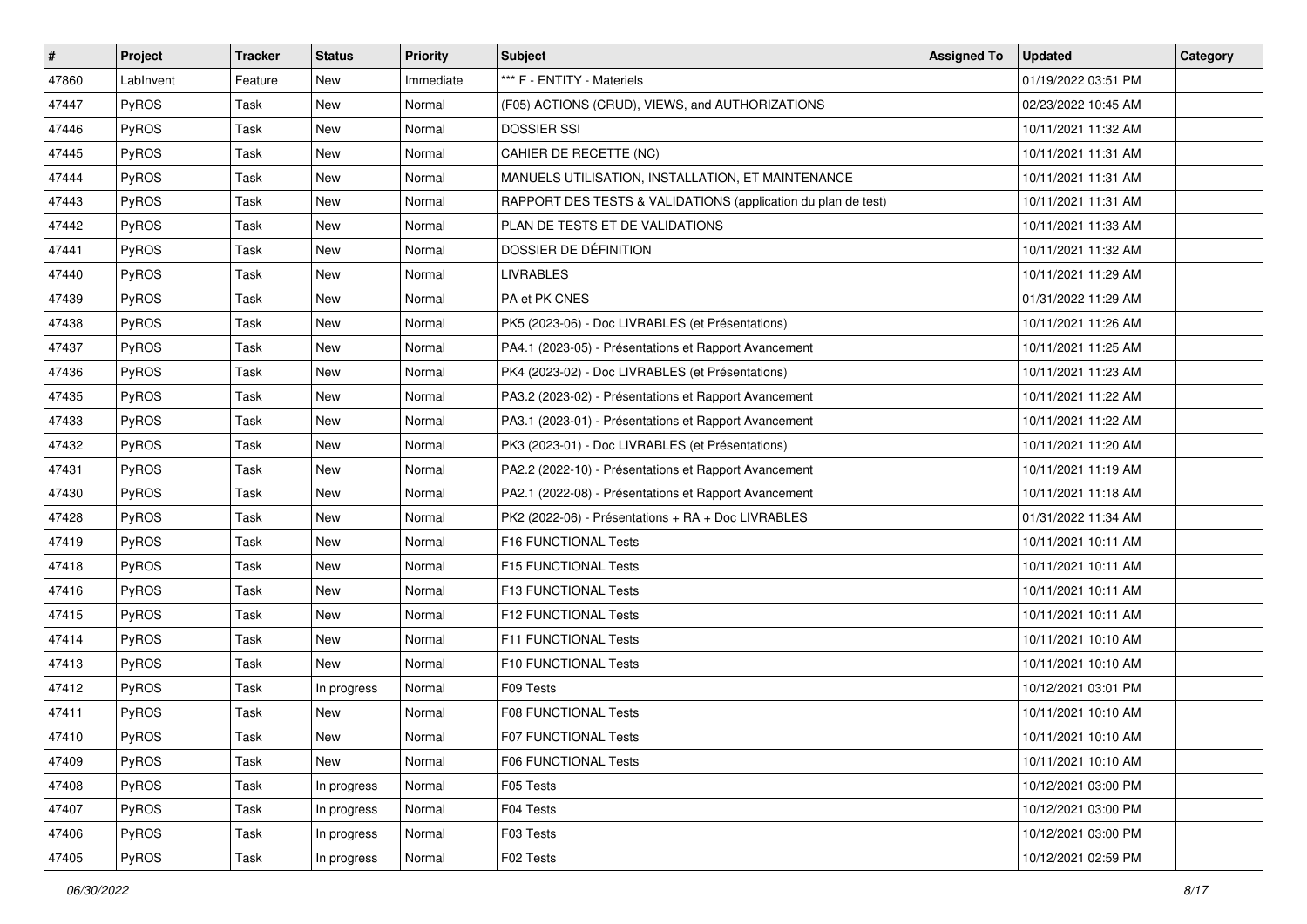| #     | Project      | <b>Tracker</b> | <b>Status</b> | <b>Priority</b> | Subject                                                                                     | <b>Assigned To</b>     | <b>Updated</b>      | Category |
|-------|--------------|----------------|---------------|-----------------|---------------------------------------------------------------------------------------------|------------------------|---------------------|----------|
| 47403 | PyROS        | Task           | New           | Normal          | HIGH LEVEL FUNCTION TESTS - Transversal functionalities TESTs<br>involving several features |                        | 10/11/2021 10:08 AM |          |
| 47402 | PyROS        | Task           | New           | Normal          | INTEGRATION TESTS - FEATURES integration tests with each other                              |                        | 10/11/2021 10:07 AM |          |
| 47401 | PyROS        | Task           | New           | Normal          | FUNCTIONAL TESTS - Each FEATURE functional tests                                            |                        | 10/11/2021 11:42 AM |          |
| 47393 | PyROS        | Task           | New           | Normal          | Device Config file (cf F14)                                                                 |                        | 12/14/2021 12:33 PM |          |
| 47392 | PyROS        | Task           | New           | Normal          | Device Commands Grammar (Generic & Native)                                                  |                        | 12/14/2021 12:32 PM |          |
| 47391 | PyROS        | Task           | New           | Normal          | Device Simulator (DeviceSimulator)                                                          |                        | 12/14/2021 12:32 PM |          |
| 47390 | PyROS        | Task           | New           | Normal          | Device Agent (AgentDevice) (de type Agent)                                                  |                        | 12/14/2021 12:32 PM |          |
| 47389 | PyROS        | Task           | New           | Normal          | Device Controller (DeviceController)                                                        |                        | 12/14/2021 12:29 PM |          |
| 47388 | PyROS        | Task           | New           | High            | (F14) ENTITIES - definition & implementation - CONFIG FILES                                 |                        | 01/29/2022 01:25 AM |          |
| 47387 | <b>PyROS</b> | Task           | New           | Normal          | (F14) CRUD config                                                                           |                        | 01/29/2022 01:24 AM |          |
| 47386 | PyROS        | Task           | New           | Normal          | (F03) Initial data (fixture)                                                                |                        | 12/15/2021 07:32 AM |          |
| 47375 | PyROS        | Task           | New           | Normal          | Association quota SP                                                                        |                        | 10/11/2021 10:37 AM |          |
| 47368 | PyROS        | Task           | In progress   | Normal          | <b>CRUD Scientific Theme</b>                                                                | Koralewski<br>Alexis   | 10/11/2021 10:01 AM |          |
| 46790 | PyROS        | Task           | New           | Normal          | F16 - EXIGENCES satisfaites (+ tests mis à jour)                                            |                        | 09/14/2021 02:47 PM |          |
| 46789 | PyROS        | Task           | New           | Normal          | F15 - EXIGENCES satisfaites (+ tests mis à jour)                                            |                        | 09/14/2021 02:47 PM |          |
| 46788 | PyROS        | Task           | New           | Normal          | (F14) EXIGENCES satisfaites (+ tests mis à jour)                                            |                        | 01/29/2022 01:24 AM |          |
| 46787 | PyROS        | Task           | New           | Normal          | (F09) REQUIREMENTS validated (+ tests udpated)                                              |                        | 12/14/2021 12:18 PM |          |
| 46786 | PyROS        | Task           | New           | Normal          | F08 - EXIGENCES satisfaites (+ tests mis à jour)                                            |                        | 09/14/2021 02:45 PM |          |
| 46785 | PyROS        | Task           | New           | Normal          | F07 - EXIGENCES satisfaites (+ tests mis à jour)                                            |                        | 09/14/2021 02:44 PM |          |
| 46783 | PyROS        | Task           | New           | Normal          | F04 - EXIGENCES satisfaites (+ tests mis à jour)                                            |                        | 09/14/2021 02:43 PM |          |
| 46782 | PyROS        | Task           | New           | Normal          | F03 - EXIGENCES satisfaites (+ tests mis à jour)                                            |                        | 09/14/2021 02:43 PM |          |
| 46781 | PyROS        | Task           | New           | Normal          | (F02) EXIGENCES satisfaites (+ tests mis à jour)                                            |                        | 01/29/2022 01:27 AM |          |
| 46780 | PyROS        | Task           | New           | Normal          | (F01) EXIGENCES satisfaites (+ tests mis à jour)                                            |                        | 10/08/2021 06:01 PM |          |
| 45818 | PyROS        | Task           | <b>New</b>    | Normal          | (F14) TESTS to validate this feature                                                        |                        | 08/09/2021 10:43 AM |          |
| 45816 | PyROS        | Task           | New           | Normal          | <b>SP Delete</b>                                                                            |                        | 10/28/2021 08:35 AM |          |
| 45815 | PyROS        | Task           | New           | Normal          | test_SCP_manage_quota                                                                       |                        | 09/22/2021 04:47 PM |          |
| 45811 | PyROS        | Task           | New           | Normal          | SP update                                                                                   |                        | 11/03/2021 09:16 AM |          |
| 45810 | PyROS        | Task           | New           | Normal          | SP Read (view list and view 1)                                                              |                        | 10/27/2021 02:47 PM |          |
| 45809 | PyROS        | Task           | New           | Normal          | SP Create                                                                                   |                        | 10/27/2021 08:42 AM |          |
| 45799 | PyROS        | Task           | New           | Normal          | Execute TESTS on commit/push (new script PUSH)                                              | <b>Pallier Etienne</b> | 07/19/2021 08:54 AM |          |
| 45791 | PyROS        | Task           | New           | Normal          | PA1.1 (2022-03) - Présentations et Rapport Avancement                                       |                        | 10/11/2021 11:14 AM |          |
| 45790 | PyROS        | Task           | New           | Normal          | PK1 (2022-01) - Présentations + RA + Doc LIVRABLES                                          |                        | 01/31/2022 11:33 AM |          |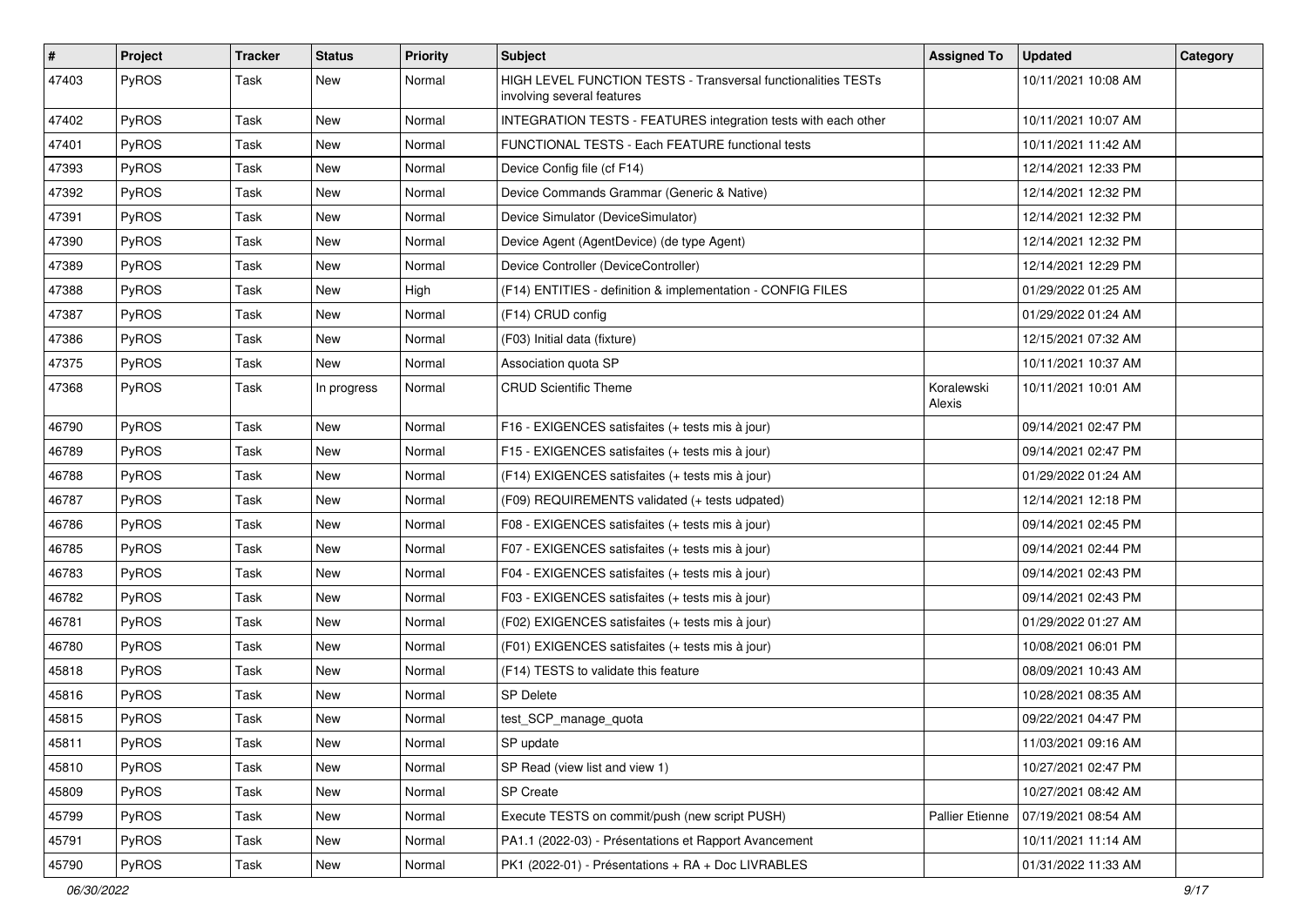| $\sharp$ | Project      | <b>Tracker</b> | <b>Status</b> | <b>Priority</b> | <b>Subject</b>                                                                       | <b>Assigned To</b>   | <b>Updated</b>      | Category |
|----------|--------------|----------------|---------------|-----------------|--------------------------------------------------------------------------------------|----------------------|---------------------|----------|
| 45781    | PyROS        | Task           | In progress   | Normal          | Documentation et Présentations pour les PA et PK CNES                                |                      | 01/31/2022 11:32 AM |          |
| 45776    | PyROS        | Task           | New           | Normal          | <b>Test User Delete</b>                                                              |                      | 08/13/2021 01:46 PM |          |
| 45772    | PyROS        | Task           | New           | Normal          | Test User Read (view list and view 1)                                                |                      | 08/13/2021 01:51 PM |          |
| 45766    | PyROS        | Task           | <b>New</b>    | Normal          | <b>Test User Update</b>                                                              |                      | 08/13/2021 01:53 PM |          |
| 45762    | PyROS        | Task           | <b>New</b>    | Normal          | <b>Test User Connexion</b>                                                           |                      | 08/13/2021 01:55 PM |          |
| 45761    | <b>PyROS</b> | Task           | New           | Normal          | Test User Create (registration)                                                      |                      | 08/13/2021 01:54 PM |          |
| 45756    | PyROS        | Task           | New           | Normal          | QUOTA & PRIO - Gestion du quota et de la priorité                                    |                      | 10/11/2021 10:35 AM |          |
| 45753    | PyROS        | Task           | In progress   | Normal          | Public visibility : gérer les champs publics                                         | Koralewski<br>Alexis | 10/07/2021 12:49 PM |          |
| 45749    | PyROS        | Task           | In progress   | Normal          | Gérer le retrait et le retour d'un device (panne, désactiver/réactiver un<br>device) |                      | 08/09/2021 10:42 AM |          |
| 45748    | PyROS        | Task           | New           | Normal          | Définir Accesseurs (getX())                                                          |                      | 01/29/2022 01:21 AM |          |
| 45556    | PyROS        | Task           | <b>New</b>    | Normal          | User activation/deactivation                                                         |                      | 06/25/2021 08:18 AM |          |
| 45555    | <b>PyROS</b> | Task           | In progress   | Normal          | <b>CRUD Time Periods</b>                                                             | Koralewski<br>Alexis | 09/07/2021 08:58 AM |          |
| 45552    | PyROS        | Task           | New           | Normal          | General configuration integration                                                    |                      | 03/15/2022 11:15 PM |          |
| 45550    | PyROS        | Task           | New           | Normal          | Users View & Export                                                                  | Koralewski<br>Alexis | 03/29/2022 09:14 AM |          |
| 45485    | PyROS        | Feature        | New           | High            | **** D0 - GENERAL, ADMINISTRATIVE & TECHNICAL                                        |                      | 03/16/2022 04:53 PM |          |
| 45484    | PyROS        | Feature        | New           | Normal          | **** D5 - Images management (L1-L2)                                                  |                      | 02/02/2022 02:36 PM |          |
| 45483    | PyROS        | Feature        | New           | High            | **** D4 - Images production (L0)                                                     |                      | 03/16/2022 07:28 AM |          |
| 45482    | <b>PyROS</b> | Feature        | New           | High            | **** D3 - Sequences submission & plannig                                             |                      | 02/22/2022 03:01 PM |          |
| 45481    | PyROS        | Feature        | New           | Normal          | **** D2 - Users & Programs                                                           |                      | 03/29/2022 09:17 AM |          |
| 45480    | PyROS        | Feature        | New           | High            | **** D1 - System Security & Control                                                  |                      | 06/29/2022 07:39 AM |          |
| 45452    | PyROS        | Story          | New           | Normal          | *** REQ-0XX REQUIREMENTS FROM CNES (PR)                                              |                      | 06/14/2021 01:17 PM |          |
| 45346    | PyROS        | Task           | New           | Normal          | (F10) ENTITIES - Initial data (fixture)                                              |                      | 06/03/2021 09:17 AM |          |
| 45340    | PyROS        | Task           | New           | Normal          | <b>INITIAL DATA (fixtures)</b>                                                       | Koralewski<br>Alexis | 12/14/2021 12:09 PM |          |
| 45337    | PyROS        | Task           | In progress   | Normal          | Description du Site (horizon + home)                                                 | Klotz Alain          | 10/11/2021 10:42 AM |          |
| 45336    | PyROS        | Task           | In progress   | Normal          | SCHEMA FILES - Fichiers schema pour valider la config                                | Koralewski<br>Alexis | 10/11/2021 10:43 AM |          |
| 45295    | PyROS        | Task           | New           | Normal          | Create DARK files (acquisition)                                                      |                      | 05/27/2021 11:22 AM |          |
| 45294    | PyROS        | Task           | New           | Normal          | Create BIAS files (acquisition)                                                      |                      | 05/27/2021 11:22 AM |          |
| 45293    | PyROS        | Task           | New           | Normal          | Create FLAT files (acquisition)                                                      |                      | 05/27/2021 11:21 AM |          |
| 45292    | PyROS        | Task           | New           | Normal          | (F10) TESTS to validate this feature                                                 |                      | 05/27/2021 11:11 AM |          |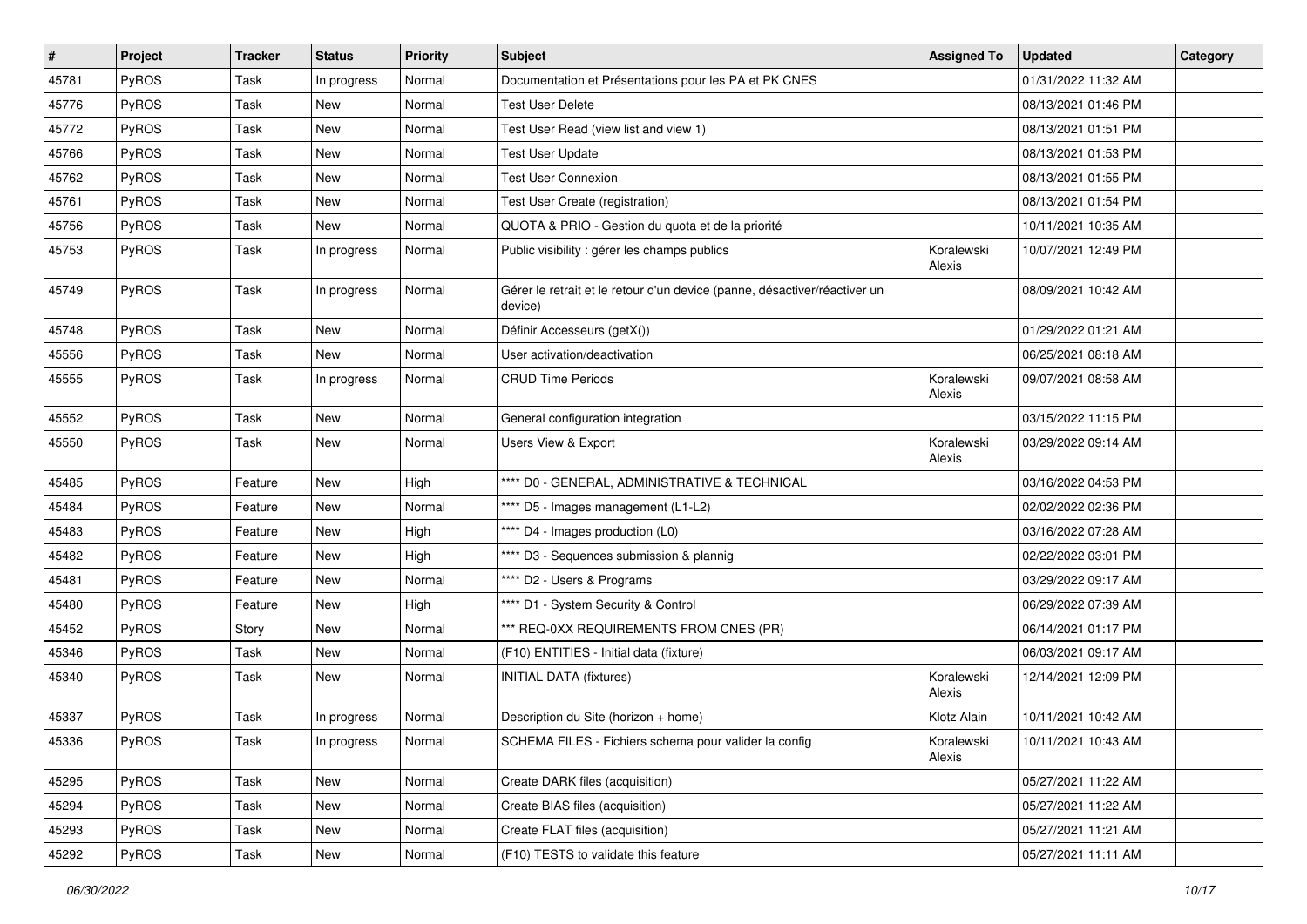| #     | Project      | <b>Tracker</b> | <b>Status</b> | <b>Priority</b> | <b>Subject</b>                                                                                                          | <b>Assigned To</b> | <b>Updated</b>      | Category |
|-------|--------------|----------------|---------------|-----------------|-------------------------------------------------------------------------------------------------------------------------|--------------------|---------------------|----------|
| 45291 | PyROS        | Task           | New           | Normal          | (F10) AUTHORIZATIONS for this feature (who can do what) :<br>documentation & implementation                             |                    | 06/08/2021 08:19 AM |          |
| 45290 | PyROS        | Task           | New           | Normal          | (F10) ENTITIES - definition & implementation                                                                            |                    | 06/03/2021 09:17 AM |          |
| 45195 | PyROS        | Story          | New           | Normal          | REQ-122 Page information état agent                                                                                     |                    | 05/12/2021 12:18 PM |          |
| 45194 | PyROS        | Story          | <b>New</b>    | Normal          | REQ-121 Limiter le nombre d'essais de connexion d'un utilisateur                                                        |                    | 05/12/2021 12:17 PM |          |
| 45193 | PyROS        | Story          | <b>New</b>    | Normal          | REQ-120 Pages web dédiées pour gérer différents besoins                                                                 |                    | 05/12/2021 12:17 PM |          |
| 45192 | <b>PyROS</b> | Story          | New           | Normal          | REQ-119 Analyse images : le service de traitement d'images doit être<br>interopérable (à distance, par service externe) |                    | 05/12/2021 12:17 PM |          |
| 45191 | PyROS        | Story          | <b>New</b>    | Normal          | REQ-118 Avoir un obturateur sur les caméras (Utile pour faire les Dark)                                                 |                    | 05/12/2021 12:16 PM |          |
| 45190 | PyROS        | Story          | <b>New</b>    | Normal          | REQ-117 Calibration : génération des images de calibration en fonction du<br>temps (DBF) (Dark dépend du temps pose)    |                    | 05/12/2021 12:16 PM |          |
| 45189 | PyROS        | Story          | New           | Normal          | REQ-116 Calibration astro: trouver une solution quand l'image est<br>distendue (distortion)                             |                    | 05/12/2021 12:16 PM |          |
| 45188 | PyROS        | Story          | New           | Normal          | REQ-115 Calibration : traiter efficacement les fichiers de calibration DBF<br>(dark, bias, flat)                        |                    | 05/12/2021 12:15 PM |          |
| 45187 | PyROS        | Story          | New           | Normal          | REQ-114 Planification des séquences : Equité                                                                            |                    | 05/12/2021 12:15 PM |          |
| 45186 | PyROS        | Story          | <b>New</b>    | Normal          | REQ-113 Planification des séquences : Efficacité, efficience                                                            |                    | 05/12/2021 12:15 PM |          |
| 45185 | PyROS        | Story          | <b>New</b>    | Normal          | REQ-112 Planification des séquences : Flexibilité                                                                       |                    | 05/12/2021 12:14 PM |          |
| 45184 | PyROS        | Story          | New           | Normal          | REQ-111 Mise en sécurité automatique en cas de cyclone                                                                  |                    | 03/16/2022 04:38 PM |          |
| 45183 | PyROS        | Story          | New           | Normal          | REQ-110 Arrêt et redémarrage automatique en cas de coupure électrique                                                   |                    | 03/16/2022 04:38 PM |          |
| 45182 | PyROS        | Story          | <b>New</b>    | Normal          | REQ-109 Afficher infos utiles sur les requetes/séquences                                                                |                    | 05/12/2021 12:13 PM |          |
| 45181 | PyROS        | Story          | <b>New</b>    | Normal          | REQ-108 Pouvoir déposer dans différents systèmes de coordonnées                                                         |                    | 02/22/2022 04:38 PM |          |
| 45180 | PyROS        | Story          | New           | Normal          | REQ-107 Suivi complet d'une requête, depuis son dépot, jusqu'à son<br>exécution, en passant par sa planification        |                    | 05/12/2021 12:12 PM |          |
| 45179 | PyROS        | Story          | <b>New</b>    | Normal          | REQ-106 Requete appartient à un SP (lié à un PI qui est lié à des users)                                                |                    | 05/12/2021 12:12 PM |          |
| 45178 | PyROS        | Story          | <b>New</b>    | Normal          | REQ-105 Pouvoir enlever une séquence (scène) déposée pour en déposer<br>une autre                                       |                    | 05/12/2021 12:11 PM |          |
| 45177 | PyROS        | Story          | <b>New</b>    | Normal          | REQ-104 Rôles utilisateurs (profils)                                                                                    |                    | 05/12/2021 12:11 PM |          |
| 45176 | PyROS        | Story          | <b>New</b>    | Normal          | REQ-103 Connexion unique pour accéder à tous les services, si possible<br>via annuaire LDAP                             |                    | 05/12/2021 12:10 PM |          |
| 45175 | PyROS        | Story          | New           | Normal          | REQ-102 Surveillance et sécurisation de la BD                                                                           |                    | 03/16/2022 04:38 PM |          |
| 45174 | PyROS        | Story          | New           | Normal          | REQ-213 Sauvegarde temporaire des images brutes pour opérations de<br>maintenance                                       |                    | 05/12/2021 12:01 PM |          |
| 45173 | PyROS        | Story          | New           | Normal          | REQ-212 Espace privé pour extensions et déploiement sans git                                                            |                    | 05/12/2021 12:00 PM |          |
| 45172 | PyROS        | Story          | New           | Normal          | REQ-211 Allsky scan                                                                                                     |                    | 05/12/2021 11:58 AM |          |
| 45171 | PyROS        | Story          | New           | Normal          | REQ-210 Affichage contenu BD                                                                                            |                    | 05/12/2021 11:58 AM |          |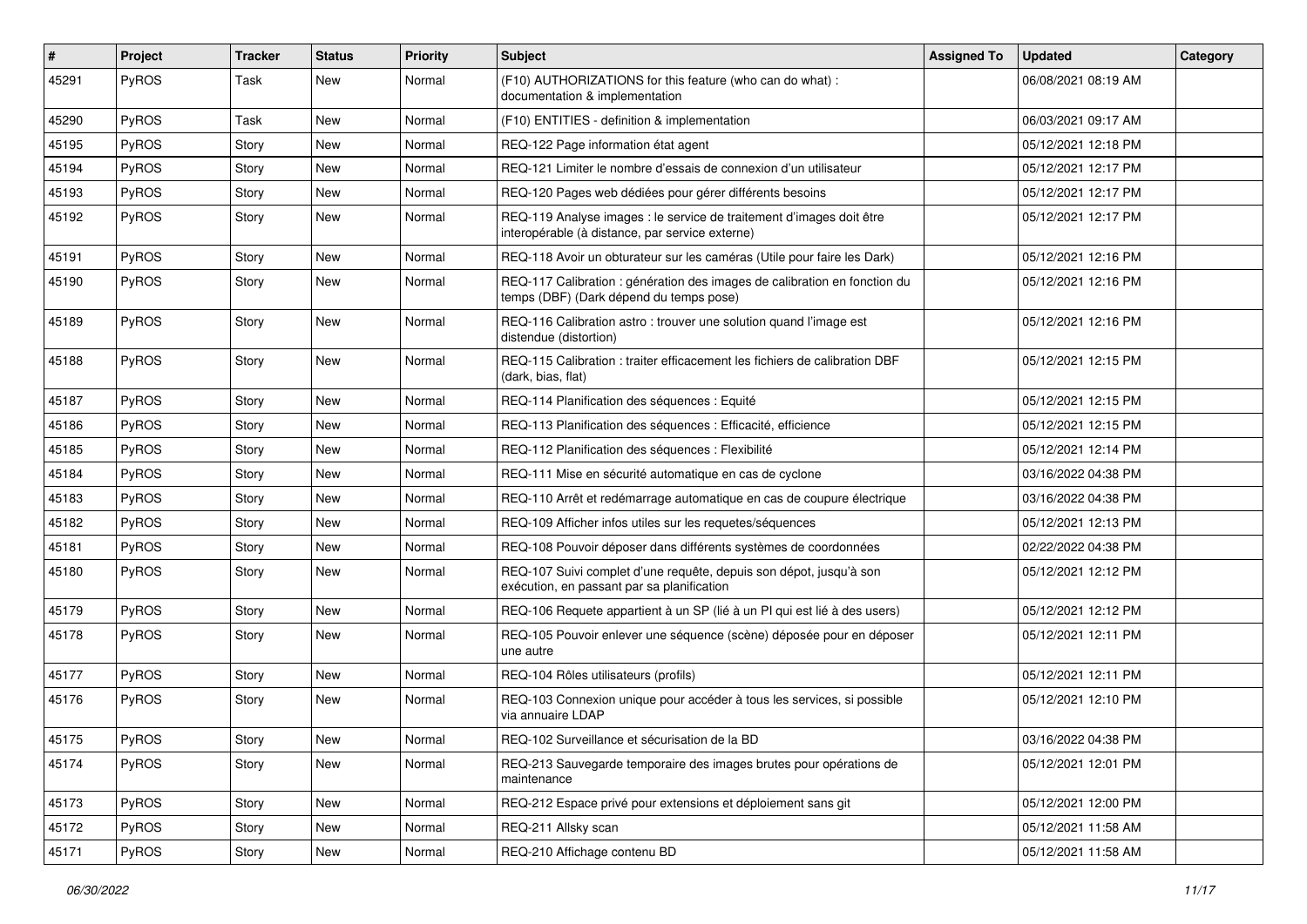| #     | <b>Project</b> | <b>Tracker</b> | <b>Status</b> | <b>Priority</b> | <b>Subject</b>                                                            | <b>Assigned To</b> | <b>Updated</b>      | Category |
|-------|----------------|----------------|---------------|-----------------|---------------------------------------------------------------------------|--------------------|---------------------|----------|
| 45170 | PyROS          | Story          | New           | Normal          | REQ-209 Lecture des logs                                                  |                    | 05/12/2021 11:58 AM |          |
| 45169 | PyROS          | Story          | New           | Normal          | REQ-208 Lecture et téléchargement des images                              |                    | 05/12/2021 11:57 AM |          |
| 45168 | PyROS          | Story          | New           | Normal          | REQ-207 Rapports de synthèse, outils de monitoring                        |                    | 05/12/2021 11:57 AM |          |
| 45167 | PyROS          | Story          | New           | Normal          | REQ-206 Espace mutualisé (comme CADOR)                                    |                    | 05/12/2021 11:57 AM |          |
| 45166 | PyROS          | Story          | New           | Normal          | REQ-205 Bandeau en haut de pages pour messages d'info ou<br>avertissement |                    | 05/12/2021 11:56 AM |          |
| 45165 | PyROS          | Story          | New           | Normal          | REQ-204 Architecture site, différents espaces selon les roles             |                    | 05/12/2021 11:56 AM |          |
| 45164 | PyROS          | Story          | New           | Normal          | REQ-203 GUI multilingue (choix de la langue)                              |                    | 05/12/2021 11:55 AM |          |
| 45163 | PyROS          | Story          | New           | Normal          | REQ-013 PYROS-10 ordonnancement temps réel                                |                    | 07/01/2021 08:30 AM |          |
| 45162 | PyROS          | Story          | New           | Normal          | REQ-014 PYROS-10 priorité et quotas utilisateurs                          |                    | 07/01/2021 08:29 AM |          |
| 45161 | PyROS          | Story          | New           | Normal          | REQ-011 PYROS-10 ordonnanceur sur chaque télescope                        |                    | 07/01/2021 08:29 AM |          |
| 45160 | PyROS          | Story          | New           | Normal          | REQ-012 PYROS-10 limiter les temps morts entre requêtes                   |                    | 05/12/2021 10:47 AM |          |
| 45159 | PyROS          | Story          | New           | Normal          | REQ-003 Interface avec les données CNRS de manière authentifiée           |                    | 05/12/2021 10:46 AM |          |
| 45158 | PyROS          | Story          | New           | Normal          | REQ-006 Notification de changement d'état d'une requête                   |                    | 05/12/2021 10:45 AM |          |
| 45157 | PyROS          | Story          | New           | Normal          | REQ-002 Déclenchement des jobs sur déclenchement au lieu de scrutation    |                    | 05/12/2021 11:46 AM |          |
| 45156 | <b>PyROS</b>   | Story          | New           | Normal          | REQ-004 POC GTRS et websocket                                             |                    | 05/12/2021 11:45 AM |          |
| 45155 | PyROS          | Story          | New           | Normal          | REQ-001 planification de tâches récurrentes                               |                    | 05/12/2021 10:44 AM |          |
| 45154 | PyROS          | Story          | New           | Normal          | REQ-070 SSI 010 Spécifications techniques SSI                             |                    | 03/16/2022 04:42 PM |          |
| 45153 | PyROS          | Story          | New           | Normal          | REQ-051 Sécurité des systèmes informatique (SSI)                          |                    | 03/16/2022 04:44 PM |          |
| 45152 | PyROS          | Story          | New           | Normal          | REQ-068 ACCEPT_010 Plan de validation et d'essai                          |                    | 05/12/2021 10:42 AM |          |
| 45151 | PyROS          | Story          | New           | Normal          | REQ-069 Plan de validation et d'essai                                     |                    | 05/12/2021 10:42 AM |          |
| 45150 | PyROS          | Story          | New           | Normal          | REQ-066 QUALIF_030 Exigence                                               |                    | 05/12/2021 10:41 AM |          |
| 45149 | PyROS          | Story          | New           | Normal          | REQ-067 Qualification des exigences                                       |                    | 05/12/2021 10:41 AM |          |
| 45148 | PyROS          | Story          | New           | Normal          | REQ-063 Qualification opérationnelle                                      |                    | 05/12/2021 10:40 AM |          |
| 45147 | PyROS          | Story          | New           | Normal          | REQ-059 Qualification technique                                           |                    | 05/12/2021 10:40 AM |          |
| 45146 | PyROS          | Story          | New           | Normal          | REQ-064 Déploiement                                                       |                    | 05/12/2021 10:39 AM |          |
| 45145 | PyROS          | Story          | New           | Normal          | REQ-062 QUALIF_020 Qualification opérationnelle                           |                    | 05/12/2021 10:39 AM |          |
| 45144 | PyROS          | Story          | New           | Normal          | REQ-060 JUSTIF_010 Justification de la définition                         |                    | 05/12/2021 10:38 AM |          |
| 45143 | PyROS          | Story          | New           | Normal          | REQ-061 Justification de la définition                                    |                    | 05/12/2021 10:37 AM |          |
| 45142 | PyROS          | Story          | New           | Normal          | REQ-058 QUALIF_010 Qualification technique                                |                    | 05/12/2021 10:37 AM |          |
| 45141 | PyROS          | Story          | New           | Normal          | REQ-056 INTERFACE 010 Interfaçage avec PyROS                              |                    | 05/12/2021 10:36 AM |          |
| 45140 | PyROS          | Story          | New           | Normal          | REQ-057 Interfaçage avec TAROT NC                                         |                    | 05/12/2021 10:36 AM |          |
| 45139 | PyROS          | Story          | New           | Normal          | REQ-054 Documentation et Formation                                        |                    | 05/12/2021 10:35 AM |          |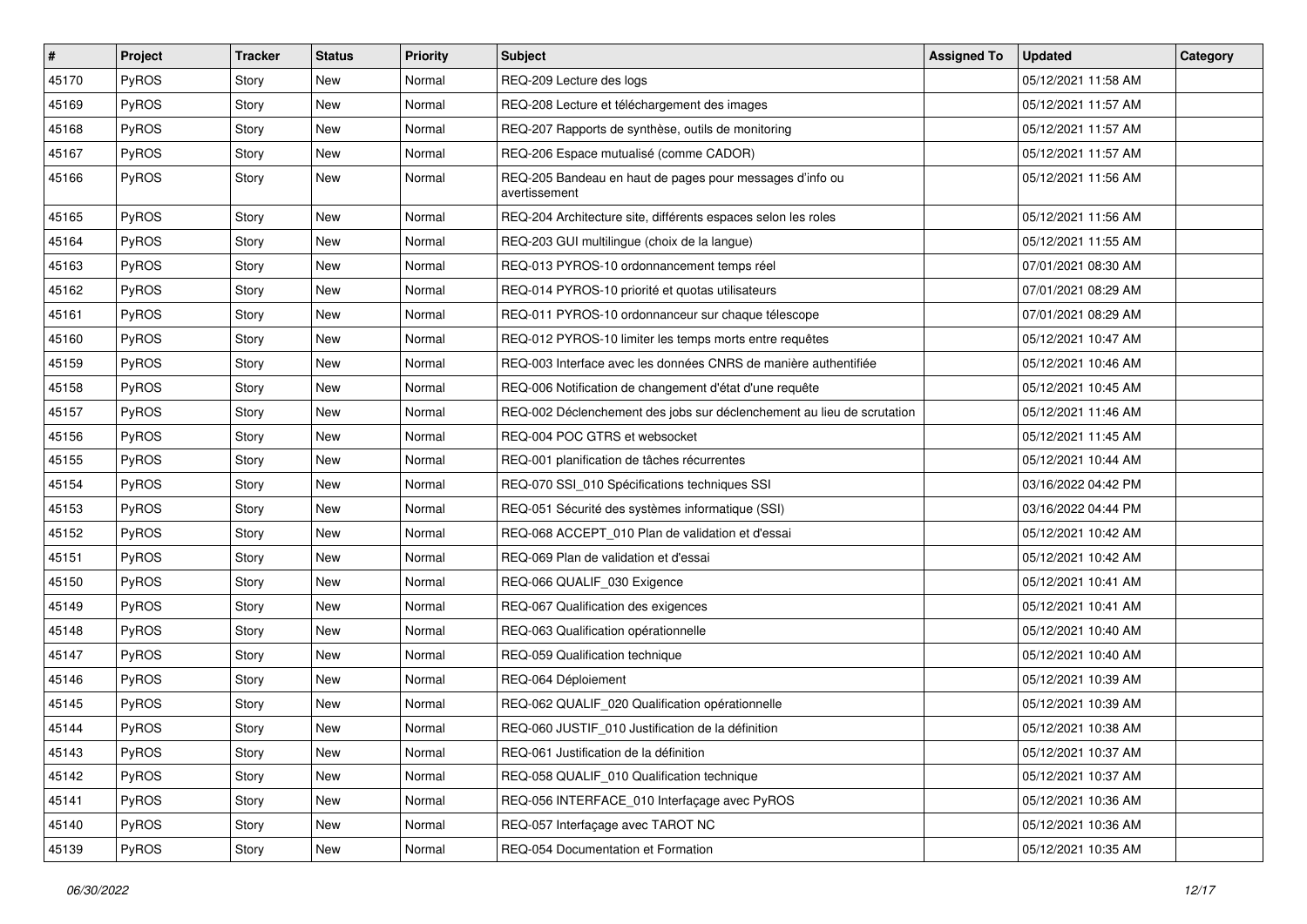| #     | Project      | <b>Tracker</b> | <b>Status</b> | <b>Priority</b> | <b>Subject</b>                                                                          | <b>Assigned To</b> | <b>Updated</b>      | Category |
|-------|--------------|----------------|---------------|-----------------|-----------------------------------------------------------------------------------------|--------------------|---------------------|----------|
| 45138 | PyROS        | Story          | New           | Normal          | REQ-055 ERGO_040 Documentation                                                          |                    | 05/12/2021 10:35 AM |          |
| 45137 | PyROS        | Story          | New           | Normal          | REQ-053 ERGO_030 Formation                                                              |                    | 05/12/2021 10:35 AM |          |
| 45136 | <b>PyROS</b> | Story          | New           | Normal          | REQ-052 ERGO_020 Operabilité                                                            |                    | 05/12/2021 10:34 AM |          |
| 45135 | PyROS        | Story          | New           | Normal          | REQ-050 SURETE_260 Système informatique (SSI)                                           |                    | 03/16/2022 04:42 PM |          |
| 45134 | PyROS        | Story          | New           | Normal          | REQ-043 SURETE_180 Sécurité des personnes : lumière                                     |                    | 05/12/2021 10:33 AM |          |
| 45133 | PyROS        | Story          | New           | Normal          | REQ-042 SURETE_170 Sécurité des personnes : système d'arrêt<br>automatique              |                    | 05/12/2021 10:33 AM |          |
| 45132 | PyROS        | Story          | New           | Normal          | REQ-031 SURETE 040 Automatisation du bâtiment                                           |                    | 05/12/2021 10:32 AM |          |
| 45131 | PyROS        | Story          | New           | Normal          | REQ-049 SURETE 250 Transfert des données                                                |                    | 03/16/2022 04:16 PM |          |
| 45130 | PyROS        | Story          | New           | Normal          | REQ-047 SURETE_240 Sauvegarde des données brutes                                        |                    | 03/16/2022 04:42 PM |          |
| 45129 | <b>PyROS</b> | Story          | New           | Normal          | REQ-046 SURETE_210 Arrêt du système en cas de condition<br>météorologiques défavorables |                    | 03/16/2022 04:42 PM |          |
| 45128 | PyROS        | Story          | New           | Normal          | REQ-045 SECURITE_200 Système d'alerte                                                   |                    | 03/16/2022 04:42 PM |          |
| 45127 | PyROS        | Story          | New           | Normal          | REQ-044 SURETE_190 Sécurité des personnes : système d'arrêt<br>d'urgence                |                    | 05/12/2021 10:30 AM |          |
| 45126 | PyROS        | Story          | New           | Normal          | REQ-048 sauvegarde des données brutes                                                   |                    | 03/16/2022 04:43 PM |          |
| 45125 | PyROS        | Story          | New           | Normal          | REQ-041 information sur les composants (ajout)                                          |                    | 05/12/2021 10:29 AM |          |
| 45124 | PyROS        | Story          | <b>New</b>    | Normal          | REQ-038 focalisation, alignement,                                                       |                    | 05/12/2021 10:29 AM |          |
| 45123 | PyROS        | Story          | New           | Normal          | REQ-036 logiciel pour la maintenance à distance                                         |                    | 05/12/2021 10:28 AM |          |
| 45122 | PyROS        | Story          | New           | Normal          | REQ-032 automatisation du bâtiment et du télescope                                      |                    | 05/12/2021 10:27 AM |          |
| 45121 | PyROS        | Story          | New           | Normal          | REQ-009 requêtes de calibration                                                         |                    | 05/12/2021 10:54 AM |          |
| 45120 | PyROS        | Story          | New           | Normal          | REQ-017 Information sur les requêtes soumises par l'utilisateur                         |                    | 05/12/2021 10:55 AM |          |
| 45119 | PyROS        | Story          | New           | Normal          | REQ-008 requêtes SST flexibles                                                          |                    | 05/12/2021 10:54 AM |          |
| 45118 | <b>PyROS</b> | Story          | New           | Normal          | REQ-016 informations sur les composants de l'observatoire                               |                    | 05/12/2021 10:55 AM |          |
| 45117 | PyROS        | Story          | New           | Normal          | REQ-019 Mise à disposition des images et mesures                                        |                    | 05/12/2021 10:55 AM |          |
| 45116 | PyROS        | Story          | New           | Normal          | REQ-039 SURETE 160 Sauvegarde des pannes                                                |                    | 05/12/2021 10:56 AM |          |
| 45115 | PyROS        | Story          | New           | Normal          | REQ-035 SURETE_130 Maintenance à distance                                               |                    | 05/12/2021 10:56 AM |          |
| 45114 | PyROS        | Story          | <b>New</b>    | Normal          | REQ-021 FONC 020 Saut en déclinaison entre chaque image                                 |                    | 05/12/2021 10:15 AM |          |
| 45113 | PyROS        | Story          | New           | Normal          | REQ-024 FONC 080 Directions et trajectoires accessibles                                 |                    | 05/12/2021 10:11 AM |          |
| 45112 | PyROS        | Story          | New           | Normal          | REQ-023 FONC_030 Délai de reprogrammation                                               |                    | 05/12/2021 10:00 AM |          |
| 45103 | PyROS        | Story          | New           | Normal          | REQ-033 SURETE_050 Prise en compte de la météo                                          |                    | 03/16/2022 04:42 PM |          |
| 45102 | PyROS        | Story          | New           | Normal          | REQ-029 Métadonnées des images                                                          |                    | 05/11/2021 04:44 PM |          |
| 45101 | PyROS        | Story          | New           | Normal          | REQ-034 SURETE_080 Coupure électrique                                                   |                    | 03/16/2022 04:42 PM |          |
| 45100 | PyROS        | Story          | New           | Normal          | REQ-026 Plage d'angles horaires et ligne d'horizon                                      |                    | 05/11/2021 04:38 PM |          |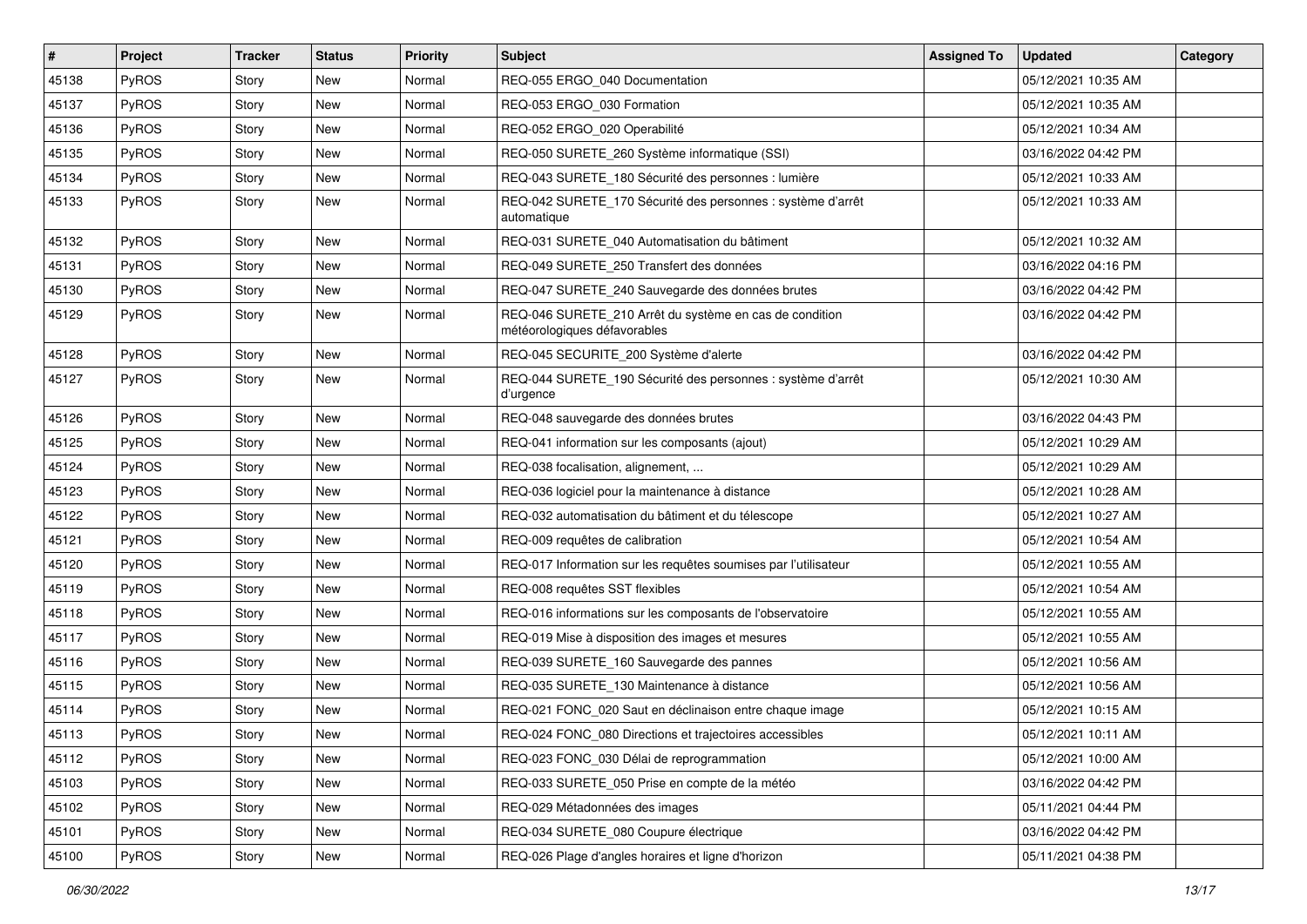| ∦     | Project      | <b>Tracker</b> | <b>Status</b> | <b>Priority</b> | <b>Subject</b>                                                                                                                                       | <b>Assigned To</b>     | <b>Updated</b>      | Category |
|-------|--------------|----------------|---------------|-----------------|------------------------------------------------------------------------------------------------------------------------------------------------------|------------------------|---------------------|----------|
| 45099 | PyROS        | Story          | New           | Normal          | REQ-037 SURETE_140 Vérification du fonctionnement du télescope :<br>calibration                                                                      |                        | 05/11/2021 04:35 PM |          |
| 45098 | PyROS        | Story          | <b>New</b>    | Normal          | REQ-030 SURETE_30 Répartition des nuits                                                                                                              |                        | 05/11/2021 04:27 PM |          |
| 45097 | PyROS        | Story          | New           | Normal          | REQ-028 FONC_180 Métadonnées pour les poursuites LEO (optionnelle)                                                                                   |                        | 05/11/2021 04:45 PM |          |
| 45096 | PyROS        | Story          | <b>New</b>    | Normal          | REQ-027 FONC_170 Métadonnées                                                                                                                         |                        | 05/11/2021 04:44 PM |          |
| 45095 | PyROS        | Story          | New           | Normal          | REQ-018 Cloisonnement des données                                                                                                                    |                        | 05/11/2021 04:17 PM |          |
| 45051 | PyROS        | Task           | <b>New</b>    | Normal          | Implémenter le protocole Indi avec une classe DeviceControllerIndi                                                                                   |                        | 05/06/2021 05:05 PM |          |
| 45050 | PyROS        | Task           | In progress   | Normal          | Test caméra du TNC (FLI)                                                                                                                             | Klotz Alain            | 07/16/2021 09:34 AM |          |
| 45049 | PyROS        | Task           | <b>New</b>    | Normal          | <b>CAMERA FLI</b>                                                                                                                                    |                        | 07/16/2021 09:34 AM |          |
| 45048 | PyROS        | Task           | New           | Normal          | HARDWARE DEVICES definition, test, config, management                                                                                                |                        | 10/08/2021 05:51 PM |          |
| 45047 | <b>PyROS</b> | Task           | New           | Normal          | Piloter le telescope en mode manuel depuis le Dashboard                                                                                              | <b>Pallier Etienne</b> | 12/14/2021 12:34 PM |          |
| 45046 | PyROS        | Task           | New           | Normal          | Manual mode                                                                                                                                          |                        | 12/14/2021 12:34 PM |          |
| 45044 | PyROS        | Task           | In progress   | Normal          | CRUD des autres entités (Institutes, Time Periods, Scientific Theme)                                                                                 | Koralewski<br>Alexis   | 10/11/2021 10:01 AM |          |
| 45043 | PyROS        | Task           | <b>New</b>    | High            | Démo IRAP (install classique ?) + retrouver ancienne utilisation de<br>PlcConfig                                                                     | <b>Pallier Etienne</b> | 12/14/2021 12:00 PM |          |
| 45041 | PyROS        | Task           | <b>New</b>    | Normal          | Pouvoir télécharger zip ou faire clone depuis gitlab sans se connecter                                                                               | Pallier Etienne        | 05/06/2021 04:05 PM |          |
| 45040 | PyROS        | Task           | <b>New</b>    | High            | NEW Agent v2 basé sur new config yaml (base pour F09)                                                                                                | Pallier Etienne        | 01/29/2022 01:04 AM |          |
| 45037 | PyROS        | Task           | In progress   | Normal          | Algo description                                                                                                                                     | Klotz Alain            | 05/06/2021 02:59 PM |          |
| 45035 | PyROS        | Task           | New           | Normal          | Resilience (failure tolerance)                                                                                                                       |                        | 05/06/2021 12:58 PM |          |
| 45034 | PyROS        | Task           | New           | Normal          | Resilience (failure tolerance)                                                                                                                       |                        | 05/06/2021 12:58 PM |          |
| 45018 | PyROS        | Task           | <b>New</b>    | High            | Définir config pour TNC (4 channels Cam)                                                                                                             | Klotz Alain            | 10/12/2021 08:52 AM |          |
| 45017 | PyROS        | Task           | In progress   | High            | Définir config pour GUITALENS (observatoire avec plusieurs UNIT)                                                                                     | Klotz Alain            | 10/12/2021 08:52 AM |          |
| 45007 | PyROS        | Task           | In progress   | Normal          | Le système doit pouvoir démarrer et s'organiser automatiquement à partir<br>de la configuration de l'observatoire                                    | Koralewski<br>Alexis   | 06/28/2022 10:06 PM |          |
| 45005 | PyROS        | Task           | In progress   | Normal          | CRUD - (R)EAD config                                                                                                                                 | Koralewski<br>Alexis   | 01/29/2022 01:24 AM |          |
| 45004 | PyROS        | Task           | New           | High            | MAIN CONFIG FILE - Décrire dans un fichier texte la configuration<br>complète d'une UNIT (monture) et tous ses composants et instruments<br>associés |                        | 01/29/2022 01:25 AM |          |
| 45003 | PyROS        | Task           | New           | Normal          | Config Read & View                                                                                                                                   | Koralewski<br>Alexis   | 08/09/2021 10:43 AM |          |
| 45000 | PyROS        | Task           | New           | High            | Generic commands grammar description & management                                                                                                    |                        | 05/06/2021 05:05 PM |          |
| 44999 | PyROS        | Task           | New           | Normal          | Execution                                                                                                                                            |                        | 12/14/2021 12:35 PM |          |
| 44998 | PyROS        | Task           | New           | Normal          | Monitoring: Check & log continuously instrument (or telescope) status                                                                                |                        | 12/14/2021 12:33 PM |          |
| 44997 | PyROS        | Task           | New           | Normal          | Start & Stop                                                                                                                                         |                        | 12/14/2021 12:33 PM |          |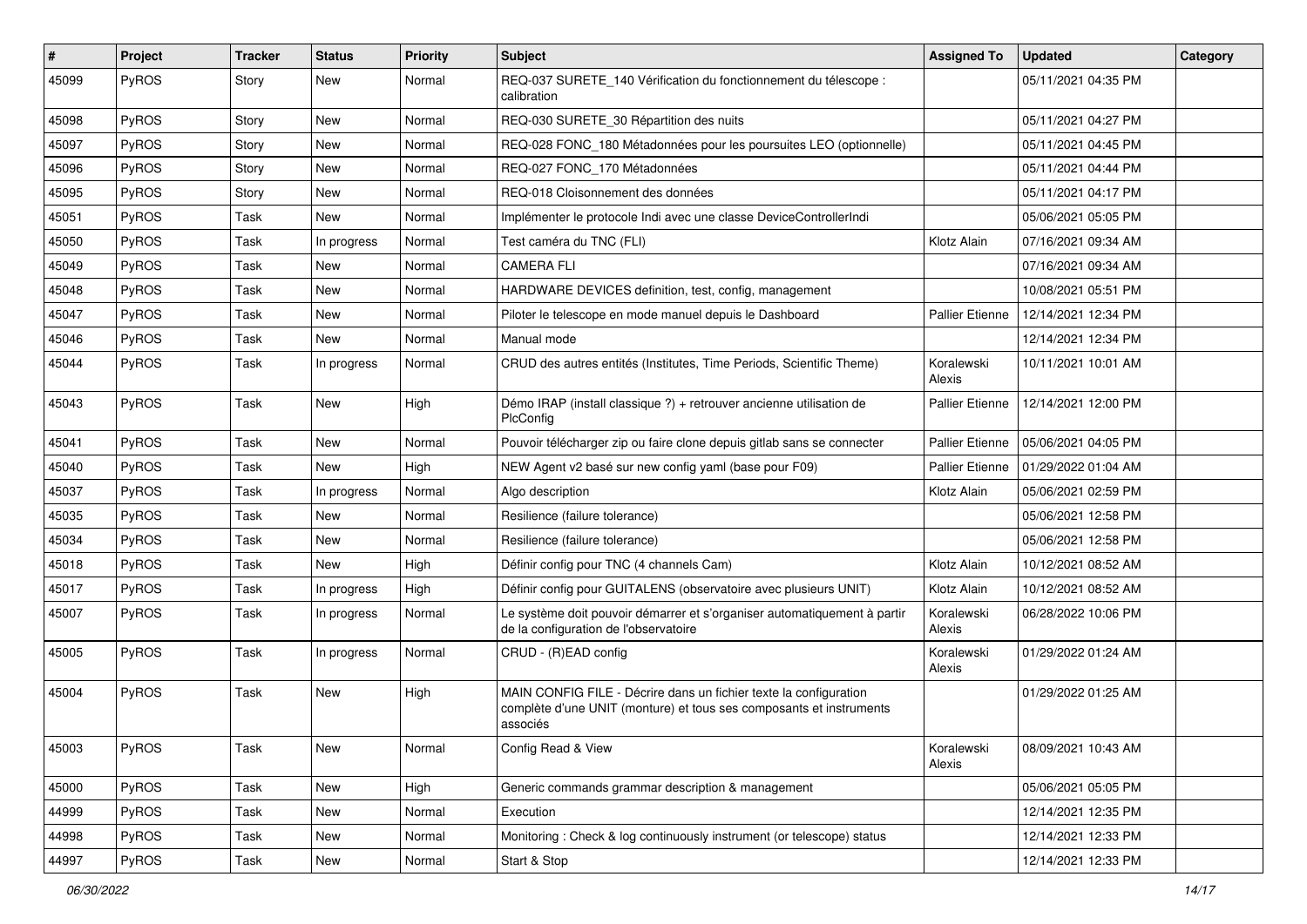| #     | Project      | <b>Tracker</b> | <b>Status</b> | <b>Priority</b> | <b>Subject</b>                                                                                                       | <b>Assigned To</b>   | <b>Updated</b>      | Category |
|-------|--------------|----------------|---------------|-----------------|----------------------------------------------------------------------------------------------------------------------|----------------------|---------------------|----------|
| 44995 | PyROS        | Task           | <b>New</b>    | Normal          | (F09) TESTS to validate this feature                                                                                 |                      | 10/08/2021 05:45 PM |          |
| 44994 | PyROS        | Task           | <b>New</b>    | Normal          | (F09) AUTHORIZATIONS for this feature (who can do what) : doc &<br>implem.                                           |                      | 12/14/2021 12:15 PM |          |
| 44993 | PyROS        | Task           | <b>New</b>    | Normal          | (F09) ENTITIES definition & implementation                                                                           |                      | 12/14/2021 12:33 PM |          |
| 44992 | PyROS        | Task           | <b>New</b>    | Normal          | Switch modes between Automatic and Manual mode                                                                       |                      | 05/04/2021 12:31 PM |          |
| 44991 | <b>PyROS</b> | Task           | New           | Normal          | Execution                                                                                                            |                      | 05/04/2021 12:30 PM |          |
| 44990 | PyROS        | Task           | <b>New</b>    | Normal          | Monitoring: Check & log continuously Telescope and instruments status,<br>and make a general synthesis               |                      | 05/04/2021 12:30 PM |          |
| 44989 | PyROS        | Task           | <b>New</b>    | Normal          | Start & Stop                                                                                                         |                      | 05/04/2021 12:29 PM |          |
| 44988 | PyROS        | Task           | <b>New</b>    | Normal          | TESTS to validate this feature                                                                                       |                      | 05/04/2021 12:26 PM |          |
| 44987 | PyROS        | Task           | New           | Normal          | (F08) AUTHORIZATIONS for this feature (who can do what) :<br>documentation & implementation                          |                      | 06/08/2021 08:20 AM |          |
| 44986 | PyROS        | Task           | <b>New</b>    | Normal          | ENTITIES (& properties) to be defined                                                                                |                      | 05/04/2021 12:25 PM |          |
| 44973 | PyROS        | Task           | New           | Normal          | (F07) Scheduling Sequences according to priorities, quotas, observing<br>conditions, Seq parameters, Seq constraints |                      | 05/06/2021 02:59 PM |          |
| 44972 | PyROS        | Task           | <b>New</b>    | Normal          | Planning triggers - each time the context is changed                                                                 |                      | 05/03/2021 12:06 PM |          |
| 44971 | PyROS        | Task           | <b>New</b>    | Normal          | Get the list of sequences to be planned                                                                              |                      | 05/03/2021 11:43 AM |          |
| 44970 | PyROS        | Task           | <b>New</b>    | Normal          | TESTS to validate this feature                                                                                       |                      | 05/03/2021 11:41 AM |          |
| 44969 | PyROS        | Task           | New           | Normal          | (F07) AUTHORIZATIONS for this feature (who can do what) :<br>documentation & implementation                          |                      | 06/08/2021 08:21 AM |          |
| 44968 | PyROS        | Task           | <b>New</b>    | Normal          | ENTITIES (& properties) to be defined                                                                                |                      | 05/03/2021 11:38 AM |          |
| 44947 | PyROS        | Task           | In progress   | Normal          | Sequence                                                                                                             | Koralewski<br>Alexis | 02/03/2022 09:35 AM |          |
| 44945 | PyROS        | Task           | <b>New</b>    | Normal          | (READ 1) Sequence detailed view                                                                                      |                      | 02/03/2022 09:45 AM |          |
| 44940 | PyROS        | Task           | In progress   | Normal          | <b>UPDATE a Sequence</b>                                                                                             | Koralewski<br>Alexis | 02/22/2022 02:59 PM |          |
| 44939 | PyROS        | Task           | New           | Normal          | SUBMIT a Seq to planning (status => "submitted")                                                                     | Koralewski<br>Alexis | 02/03/2022 10:23 AM |          |
| 44932 | PyROS        | Task           | <b>New</b>    | Normal          | CREATE a Sequence (must be attached to a valid SP)                                                                   |                      | 02/23/2022 12:02 PM |          |
| 44930 | PyROS        | Task           | New           | Normal          | (F05) TESTS & REQUIREMENTS to validate this feature                                                                  | Koralewski<br>Alexis | 02/22/2022 03:01 PM |          |
| 44928 | PyROS        | Task           | New           | Normal          | (F05) ENTITIES definition (doc spec) & implementation (DB)                                                           | Koralewski<br>Alexis | 02/03/2022 10:13 AM |          |
| 44924 | PyROS        | Task           | New           | Normal          | (F04) ENTITIES - definition & implementation                                                                         |                      | 12/15/2021 07:36 AM |          |
| 44923 | PyROS        | Task           | New           | Normal          | (F04) TESTS to validate this feature                                                                                 |                      | 12/15/2021 07:36 AM |          |
| 44922 | PyROS        | Task           | New           | Normal          | (F04) AUTHORIZATIONS for this feature (who can do what) :<br>documentation & implementation                          |                      | 12/15/2021 07:37 AM |          |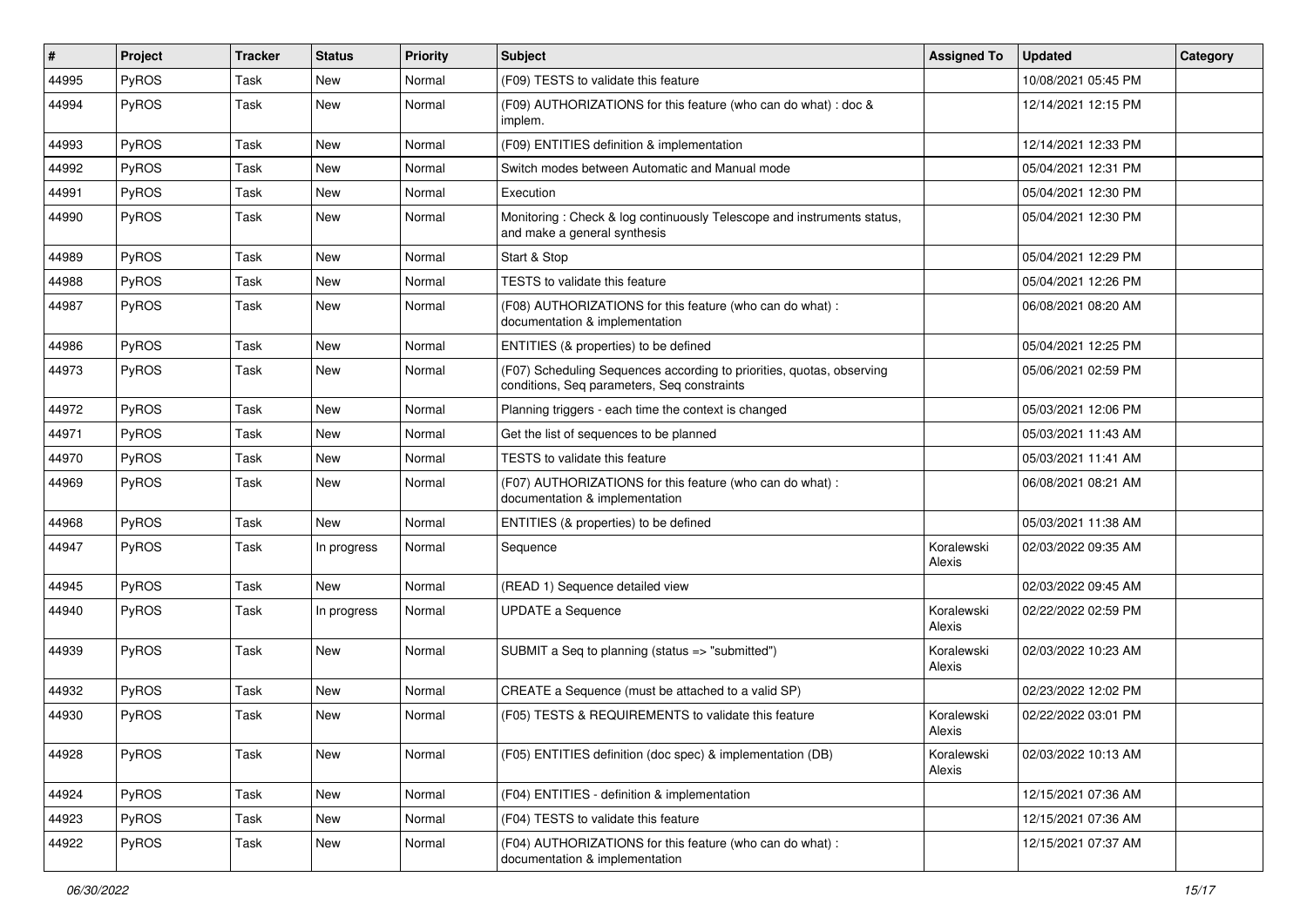| #     | Project      | <b>Tracker</b> | <b>Status</b> | <b>Priority</b> | <b>Subject</b>                                                                                                                          | <b>Assigned To</b>   | <b>Updated</b>      | Category |
|-------|--------------|----------------|---------------|-----------------|-----------------------------------------------------------------------------------------------------------------------------------------|----------------------|---------------------|----------|
| 44921 | PyROS        | Task           | <b>New</b>    | Normal          | Démarrage de la production des fichiers de calibration (fin de nuit)                                                                    |                      | 04/30/2021 12:43 PM |          |
| 44920 | PyROS        | Task           | New           | Normal          | Démarrage ou fin des observations (début/fin de nuit)                                                                                   |                      | 06/29/2022 07:38 AM |          |
| 44919 | <b>PyROS</b> | Task           | New           | Normal          | Sauvegarder (logger) les différents changements d'état                                                                                  |                      | 06/28/2022 09:58 PM |          |
| 44918 | PyROS        | Task           | New           | Normal          | Optimiser : Agir sur le système en fonction des conditions d'observation<br>pour n'observer que quand la qualité du ciel est suffisante |                      | 06/28/2022 09:58 PM |          |
| 44917 | PyROS        | Task           | New           | Normal          | Sécuriser : Agir sur le système en fonction de l'environnement<br>(externe/interne) pour la sécurité de l'Observatoire et des personnes |                      | 06/29/2022 07:39 AM |          |
| 44916 | PyROS        | Task           | New           | Normal          | Rythmer: Agir sur le système pour lui donner un rythme en fonction du<br>temps (nuit/jour)                                              |                      | 06/29/2022 07:38 AM |          |
| 44915 | PyROS        | Task           | New           | Normal          | Changer le mode du système : passer en mode manuel (maintenance) ou<br>automatique                                                      |                      | 06/28/2022 09:57 PM |          |
| 44914 | PyROS        | Task           | New           | Normal          | (re-)Démarrer, mettre en Pause, ou Stopper tout ou partie du système                                                                    |                      | 06/28/2022 09:56 PM |          |
| 44907 | PyROS        | Task           | <b>New</b>    | Normal          | Show Weather & Observatory monitored data (in a convenient way)                                                                         |                      | 05/05/2022 09:53 AM |          |
| 44906 | <b>PyROS</b> | Task           | New           | Normal          | Compute and save Observing conditions                                                                                                   |                      | 12/15/2021 07:35 AM |          |
| 44904 | PyROS        | Task           | New           | Normal          | Compute, save, and provide higher level (useful) parameters and synthesis<br>from multiple detectors                                    |                      | 12/15/2021 07:34 AM |          |
| 44903 | PyROS        | Task           | New           | Normal          | Save raw data                                                                                                                           |                      | 12/15/2021 07:34 AM |          |
| 44902 | PyROS        | Task           | New           | Normal          | Fix raw data                                                                                                                            |                      | 12/15/2021 07:33 AM |          |
| 44901 | <b>PyROS</b> | Task           | New           | Normal          | Get PLC mode changes (off/manu/auto) and alarms (intrusion, e stop), and<br>save them                                                   |                      | 12/15/2021 07:33 AM |          |
| 44900 | PyROS        | Task           | <b>New</b>    | Normal          | Read (from PLC and sensors) INSIDE environmental data (doors, lights)<br>for human safety                                               |                      | 12/15/2021 07:33 AM |          |
| 44899 | PyROS        | Task           | New           | Normal          | Read (from PLC and sensors) OUTSIDE environmental data (weather) for<br>instruments security                                            |                      | 12/14/2021 04:54 PM |          |
| 44898 | PyROS        | Task           | <b>New</b>    | Normal          | (F03) ENTITIES (& properties) to be defined                                                                                             |                      | 12/15/2021 07:32 AM |          |
| 44897 | PyROS        | Task           | <b>New</b>    | Normal          | On peut voir la fiche détaillée d'un SP                                                                                                 |                      | 06/16/2021 11:29 AM |          |
| 44896 | PyROS        | Task           | New           | Normal          | On peut consulter la liste des SP                                                                                                       |                      | 06/18/2021 03:17 PM |          |
| 44894 | PyROS        | Task           | New           | Normal          | Un Observer peut créer un nouveau Proposal (SP) pour une Période<br>spécifique future                                                   |                      | 06/16/2021 11:28 AM |          |
| 44892 | PyROS        | Task           | <b>New</b>    | Normal          | SPs view (list & 1)                                                                                                                     |                      | 03/29/2022 09:17 AM |          |
| 44891 | PyROS        | Task           | New           | Normal          | Create/Update                                                                                                                           |                      | 09/14/2021 11:48 AM |          |
| 44890 | PyROS        | Task           | New           | Normal          | SP CRUD                                                                                                                                 |                      | 03/29/2022 09:17 AM |          |
| 44889 | PyROS        | Task           | In progress   | Normal          | SP validation WORKFLOW (lifecycle) (F02v2)                                                                                              | Koralewski<br>Alexis | 11/03/2021 09:19 AM |          |
| 44886 | PyROS        | Task           | New           | Normal          | (F01) ENTITIES - definition & implementation                                                                                            |                      | 10/12/2021 07:50 AM |          |
| 44884 | PyROS        | Task           | In progress   | Normal          | Time Period (Period)                                                                                                                    |                      | 10/11/2021 10:36 AM |          |